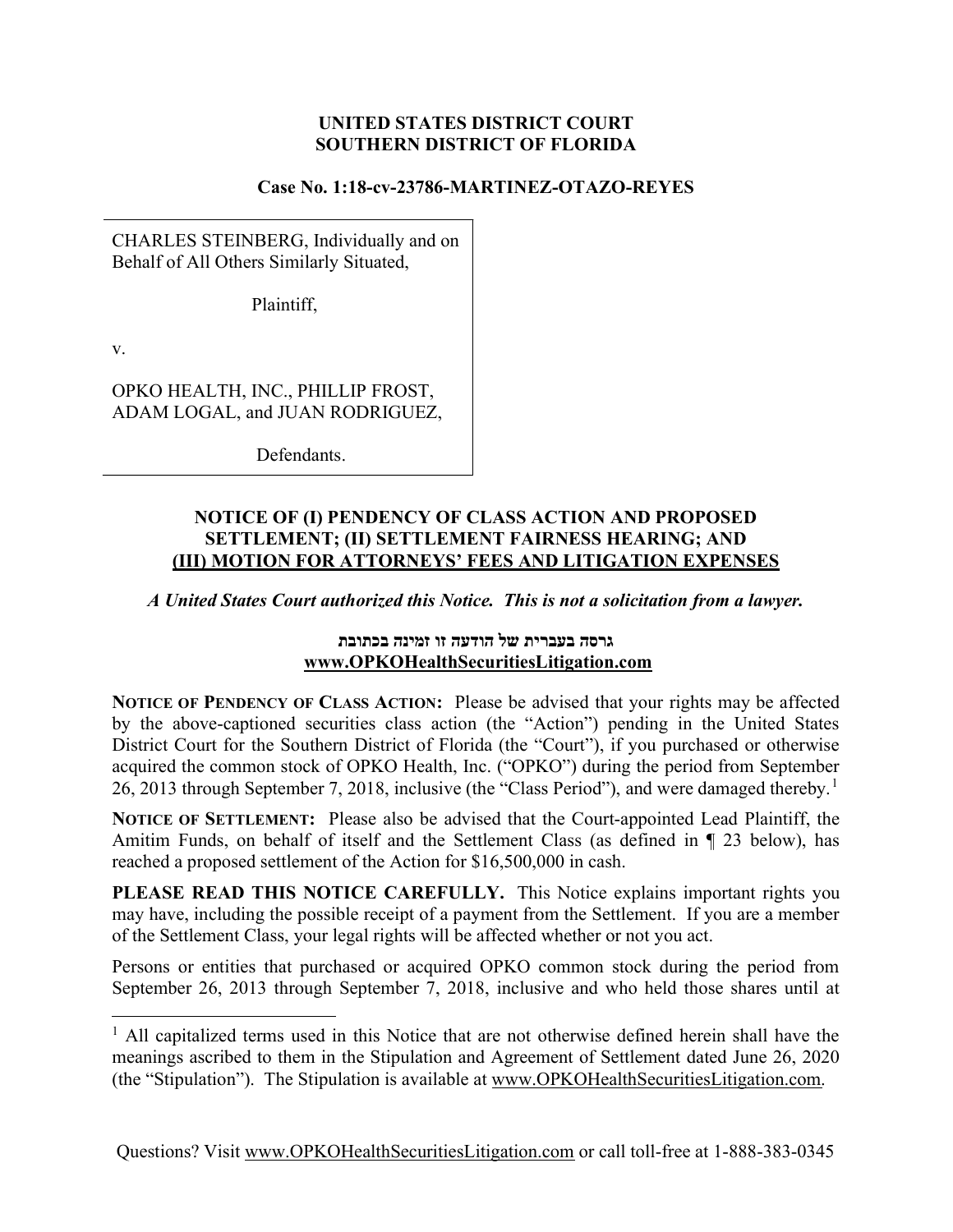least 1:57 p.m. New York time on September 7, 2018, may be eligible for a payment from the \$16.5 million Settlement, if it is approved.

- If you purchased shares of OPKO common stock traded on the Tel Aviv Stock Exchange ("TASE") you do not need to submit a Claim Form to be eligible for a payment. If the Settlement is approved, the Claims Administrator will distribute the applicable portion of the Net Settlement Fund for these investors through their brokers.
- If you purchased or acquired shares of OPKO common stock in any manner other than on the TASE, including through purchases on any United States stock exchange, including the New York Stock Exchange or Nasdaq, you must submit a Claim Form to be potentially eligible for a payment. Information on how to submit a Claim Form is available at ¶ 42 below.

If you have any questions about this Notice, the proposed Settlement, or your eligibility to participate in the Settlement, please DO NOT contact the Court, Defendants (including OPKO), or their counsel. All questions should be directed to Lead Counsel or the Claims Administrator (see ¶ 71 below).

**Description of the Action and the Settlement Class:** This Notice relates to a proposed settlement of claims in a pending securities class action brought by investors alleging, among other things, that OPKO and its Chairman and CEO, Dr. Phillip Frost ("Defendants") violated United States and Israeli securities laws by making false and misleading statements and material omissions during the Class Period. A more detailed description of the Action is set forth in ¶¶ 11-22 below. The Defendants have denied, and continue to deny, each and every claim and contention alleged in the Action and any wrongdoing whatsoever. The proposed Settlement, if approved by the Court, will settle claims of the Settlement Class, as defined in ¶ 23 below.

2. Statement of the Settlement Class's Recovery: Subject to Court approval, Lead Plaintiff, on behalf of itself and the Settlement Class, has agreed to settle the Action in exchange for \$16,500,000 in cash (the "Settlement Amount") to be deposited into an escrow account. The Net Settlement Fund  $(i.e.,$  the Settlement Amount plus any and all interest earned thereon (the "Settlement Fund") less (i) any Taxes; (ii) any Notice and Administration Costs; (iii) any Litigation Expenses awarded by the Court; (iv) any attorneys' fees awarded by the Court; and (v) any other costs or fees approved by the Court) will be distributed in accordance with a plan of allocation that is approved by the Court. The proposed plan of allocation (the "Plan of Allocation") is set forth in Appendix A at the end of this Notice. The Plan of Allocation will determine how the Net Settlement Fund shall be allocated among members of the Settlement Class.

3. Estimate of Average Amount of Recovery Per Share: Based on Lead Plaintiff's damages expert's estimate of the number of shares of OPKO common stock purchased during the Class Period that may have been affected by the conduct at issue in the Action, and assuming that all Settlement Class Members elect to participate in the Settlement, the estimated average recovery (before the deduction of any Court-approved fees, expenses, and costs as described herein) is \$0.05 per affected share. Settlement Class Members should note, however, that the foregoing average recovery is only an estimate. Some Settlement Class Members may recover more or less than the estimated amount depending on, among other factors, when and at what prices they purchased or sold their shares, and the total number and value of valid Claim Forms submitted. Distributions to Settlement Class Members will be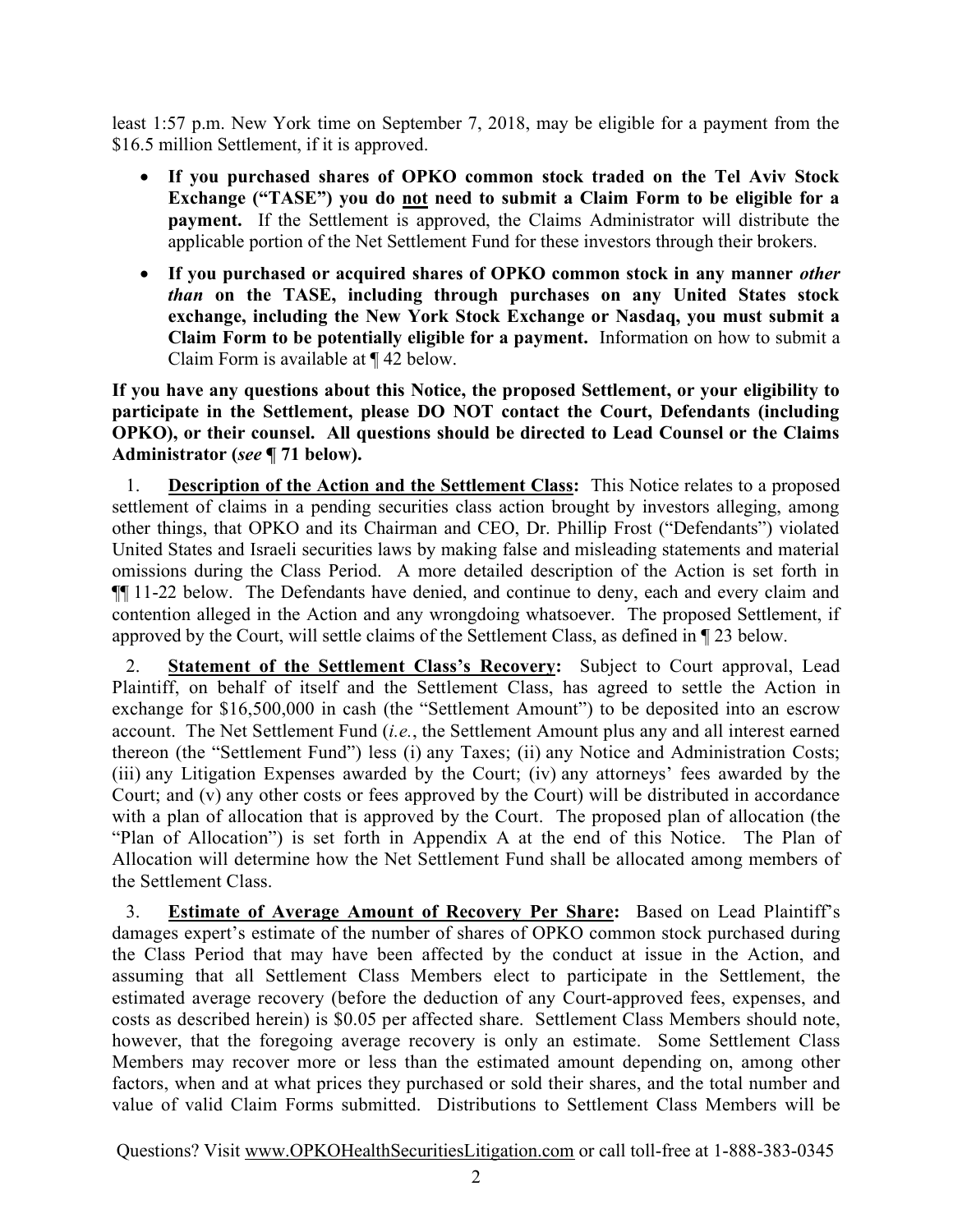made based on the Plan of Allocation set forth in Appendix A or such other plan of allocation as may be ordered by the Court.

4. Average Amount of Damages Per Share: The Parties do not agree on the average amount of damages per share of OPKO common stock that would be recoverable if Lead Plaintiff were to prevail in the Action. Among other things, Defendants vigorously deny the assertion that they violated the federal securities laws or that any damages were suffered by any members of the Settlement Class as a result of their alleged conduct.

5. Attorneys' Fees and Expenses Sought: Plaintiffs' Counsel, which have been prosecuting the Action on a wholly contingent basis, have not received any payment of attorneys' fees for their representation of the Settlement Class and have advanced the funds to pay expenses necessarily incurred to prosecute this Action. Lead Counsel will apply to the Court for an award of attorneys' fees for all Plaintiffs' Counsel in the amount of 20% of the Settlement Fund.<sup>2</sup> In addition, Lead Counsel will apply for payment of Litigation Expenses paid or incurred by Plaintiffs' Counsel in connection with the institution, prosecution, and resolution of the Action in an amount not to exceed \$300,000, which may include an application for payment of the reasonable costs and expenses incurred by Lead Plaintiff directly related to its representation of the Settlement Class, pursuant to the Private Securities Litigation Reform Act of 1995 ("PSLRA"), 15 U.S.C.  $\S$  78(a)(4). Any fees and expenses awarded by the Court will be paid from the Settlement Fund. Settlement Class Members are not personally liable for any such fees or expenses. The estimated average cost for such fees and expenses, if the Court approves Lead Counsel's fee and expense application, is \$0.01 per affected share.

6. Identification of Attorneys' Representatives: Lead Plaintiff and the Settlement Class are represented by John Rizio-Hamilton, Esq. of Bernstein Litowitz Berger & Grossmann LLP, 1251 Avenue of the Americas, 44th Floor, New York, NY 10020, 1-800-380-8496, settlements@blbglaw.com.

7. Reasons for the Settlement: Lead Plaintiff's principal reason for entering into the Settlement is the substantial and certain recovery for the Settlement Class without the risk or the delays inherent in further litigation. Moreover, the substantial recovery provided under the Settlement must be considered against the significant risk that a smaller recovery—or indeed no recovery at all—might be achieved after contested motions, a trial of the Action, and the likely appeals that would follow a trial. This process could be expected to last several years. Defendants, who deny all allegations of wrongdoing, are entering into the Settlement solely to eliminate the uncertainty, burden, and expense of further protracted litigation.

<sup>&</sup>lt;sup>2</sup> Plaintiffs' Counsel include Court-appointed Lead Counsel, Bernstein Litowitz Berger & Grossmann LLP ("Lead Counsel"); liaison counsel, Saxena White P.A.; and the Israeli counsel who brought a related class action alleging violations of Israeli securities laws in Israel, the law firms of Kalai-Rosen and Manor-Shemesh, who will assist Lead Counsel with matters related to the distribution of settlement funds to Settlement Class Members who purchased OPKO common stock on the Tel Aviv Stock Exchange.

Questions? Visit www.OPKOHealthSecuritiesLitigation.com or call toll-free at 1-888-383-0345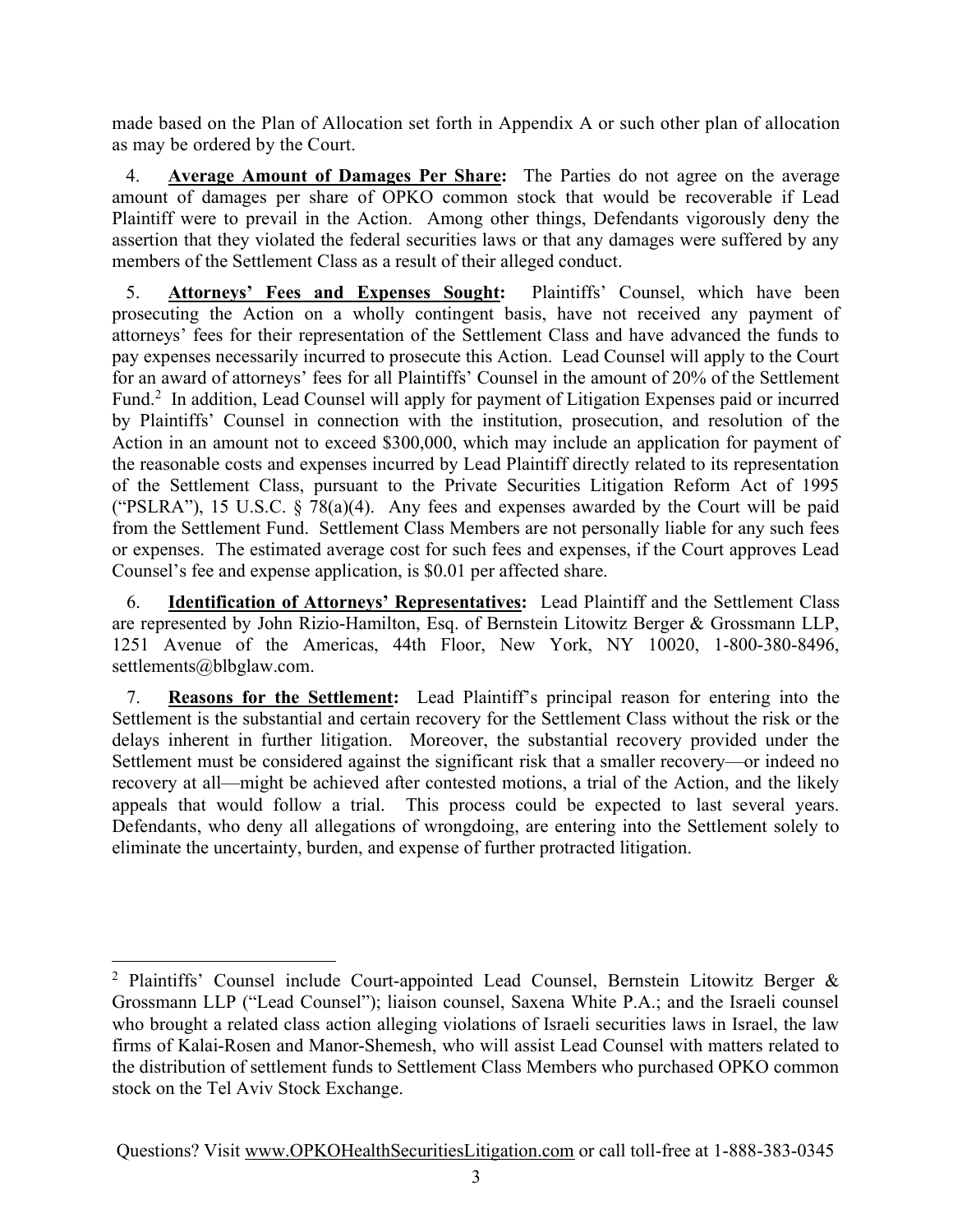# YOUR LEGAL RIGHTS AND OPTIONS IN THE SETTLEMENT:

| <b>IF YOU PURCHASED</b><br><b>OPKO COMMON</b><br><b>STOCK ON A U.S.</b><br><b>EXCHANGE, SUBMIT</b><br><b>A CLAIM FORM</b><br><b>POSTMARKED NO</b><br><b>LATER THAN</b><br><b>JANUARY 26, 2021.</b>                                                         | The only way to be eligible to receive a payment from the<br>Settlement Fund based on your purchases of OPKO common<br>stock traded on a U.S. stock exchange (including the New York<br>Stock Exchange or Nasdaq), or any other purchases or<br>acquisitions of OPKO common stock by any other means other<br>than on the Tel Aviv Stock Exchange, is to submit a Claim Form<br>postmarked by January 26, 2021.<br>You do <i>not</i> need to submit a Claim Form to be eligible for a<br>payment based on your purchases of OPKO common stock traded<br>on the Tel Aviv Stock Exchange.                                          |
|------------------------------------------------------------------------------------------------------------------------------------------------------------------------------------------------------------------------------------------------------------|----------------------------------------------------------------------------------------------------------------------------------------------------------------------------------------------------------------------------------------------------------------------------------------------------------------------------------------------------------------------------------------------------------------------------------------------------------------------------------------------------------------------------------------------------------------------------------------------------------------------------------|
| <b>EXCLUDE YOURSELF</b><br><b>FROM THE</b><br><b>SETTLEMENT CLASS</b><br><b>BY SUBMITTING A</b><br><b>WRITTEN REQUEST</b><br><b>FOR EXCLUSION SO</b><br><b>THAT IT IS RECEIVED</b><br><b>NO LATER THAN</b><br><b>NOVEMBER 24, 2020.</b>                    | If you exclude yourself from the Settlement Class, you will not be<br>eligible to receive any payment from the Settlement Fund. This<br>is the only option that allows you ever to be part of any other<br>lawsuit against any of the Defendants or the other Defendants'<br>Releasees concerning the Released Plaintiffs' Claims. However,<br>you should understand that any such claims may be untimely<br>under applicable statutes of limitations and statutes of repose.                                                                                                                                                    |
| <b>OBJECT TO THE</b><br><b>SETTLEMENT BY</b><br><b>SUBMITTING A</b><br><b>WRITTEN</b><br><b>OBJECTION SO THAT</b><br><b>IT IS RECEIVED NO</b><br><b>LATER THAN</b><br><b>NOVEMBER 24, 2020.</b>                                                            | If you do not like the proposed Settlement, the proposed Plan of<br>Allocation, or the request for attorneys' fees and Litigation<br>Expenses, you may write to the Court and explain why you do<br>not like them. You cannot object to the Settlement, the Plan of<br>Allocation, or the fee and expense request unless you are a<br>Settlement Class Member and do not exclude yourself from the<br>Settlement Class.                                                                                                                                                                                                          |
| <b>GO TO A HEARING</b><br><b>ON DECEMBER 15,</b><br>2020 AT 1:30 P.M.<br><b>EASTERN TIME, AND</b><br><b>FILE A NOTICE OF</b><br><b>INTENTION TO</b><br><b>APPEAR SO THAT IT</b><br><b>IS RECEIVED NO</b><br><b>LATER THAN</b><br><b>NOVEMBER 24, 2020.</b> | Filing a written objection and notice of intention to appear by<br>November 24, 2020 allows you to speak in Court, at the<br>discretion of the Court, about the fairness of the proposed<br>Settlement, the Plan of Allocation, and/or the request for<br>attorneys' fees and Litigation Expenses.<br>In the Court's<br>discretion, the December 15, 2020 hearing may be conducted by<br>telephone or videoconference (see $\P$ 59 below). If you submit a<br>written objection, you may (but you do not have to) participate in<br>the hearing and, at the discretion of the Court, speak to the Court<br>about your objection. |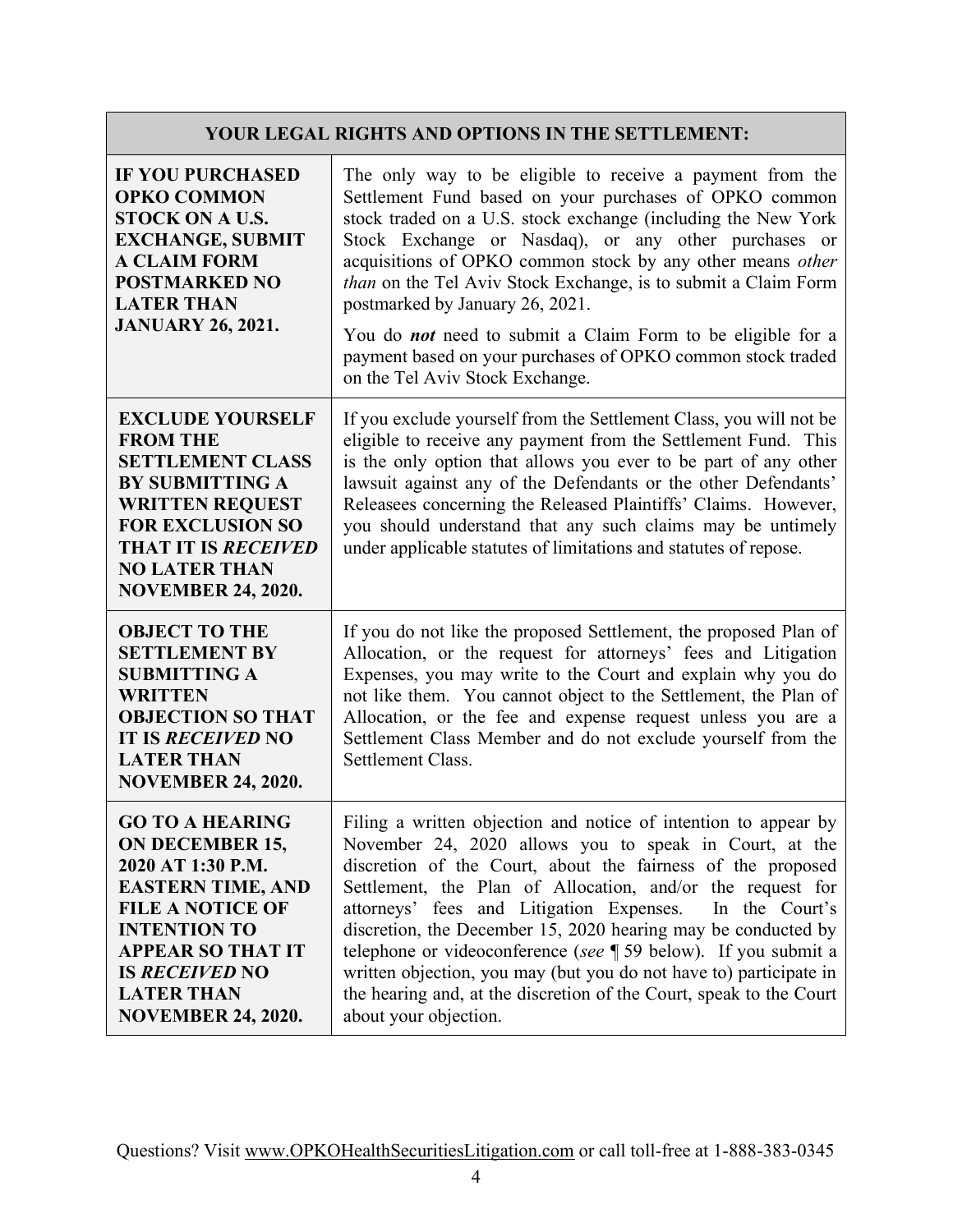| DO NOTHING. | If you are a member of the Settlement Class and you take no<br>action, you will remain a member of the Settlement Class, which<br>means that you give up your right to sue about the claims that are<br>resolved by the Settlement and you will be bound by any<br>judgments or orders entered by the Court in the Action.                                                                                                            |
|-------------|---------------------------------------------------------------------------------------------------------------------------------------------------------------------------------------------------------------------------------------------------------------------------------------------------------------------------------------------------------------------------------------------------------------------------------------|
|             | In addition, if you do not submit a Claim Form you will not be<br>eligible for any payment from the portion of the Settlement for<br>which you may eligible based on purchases of OPKO common<br>stock traded on U.S. exchanges. (If you are eligible for a portion<br>of the Settlement based on purchases of OPKO common stock on<br>the Tel Aviv Stock Exchange, you may receive this payment<br>without submitting a Claim Form.) |

## WHAT THIS NOTICE CONTAINS

| How Do I Know If I Am Affected By The Settlement?                |         |
|------------------------------------------------------------------|---------|
|                                                                  |         |
|                                                                  |         |
|                                                                  |         |
| How Are Settlement Class Members Affected By The Action          |         |
|                                                                  |         |
|                                                                  |         |
|                                                                  |         |
| What Payment Are The Attorneys For The Settlement Class Seeking? |         |
|                                                                  | Page13  |
| What If I Do Not Want To Be A Member Of The Settlement Class?    |         |
|                                                                  | Page 14 |
| When And Where Will The Court Decide Whether To Approve The      |         |
| Settlement? Do I Have To Come To The Hearing? May I Speak At     |         |
|                                                                  |         |
|                                                                  |         |
| Can I See The Court File?                                        |         |
|                                                                  |         |
|                                                                  |         |

#### WHY DID I GET THIS NOTICE?

8. The Court directed that this Notice be mailed to you because you or someone in your family or an investment account for which you serve as a custodian may have purchased or otherwise acquired OPKO common stock during the Class Period. The Court has directed us to send you this Notice because, as a potential Settlement Class Member, you have a right to know about your options before the Court rules on the proposed Settlement. Additionally, you have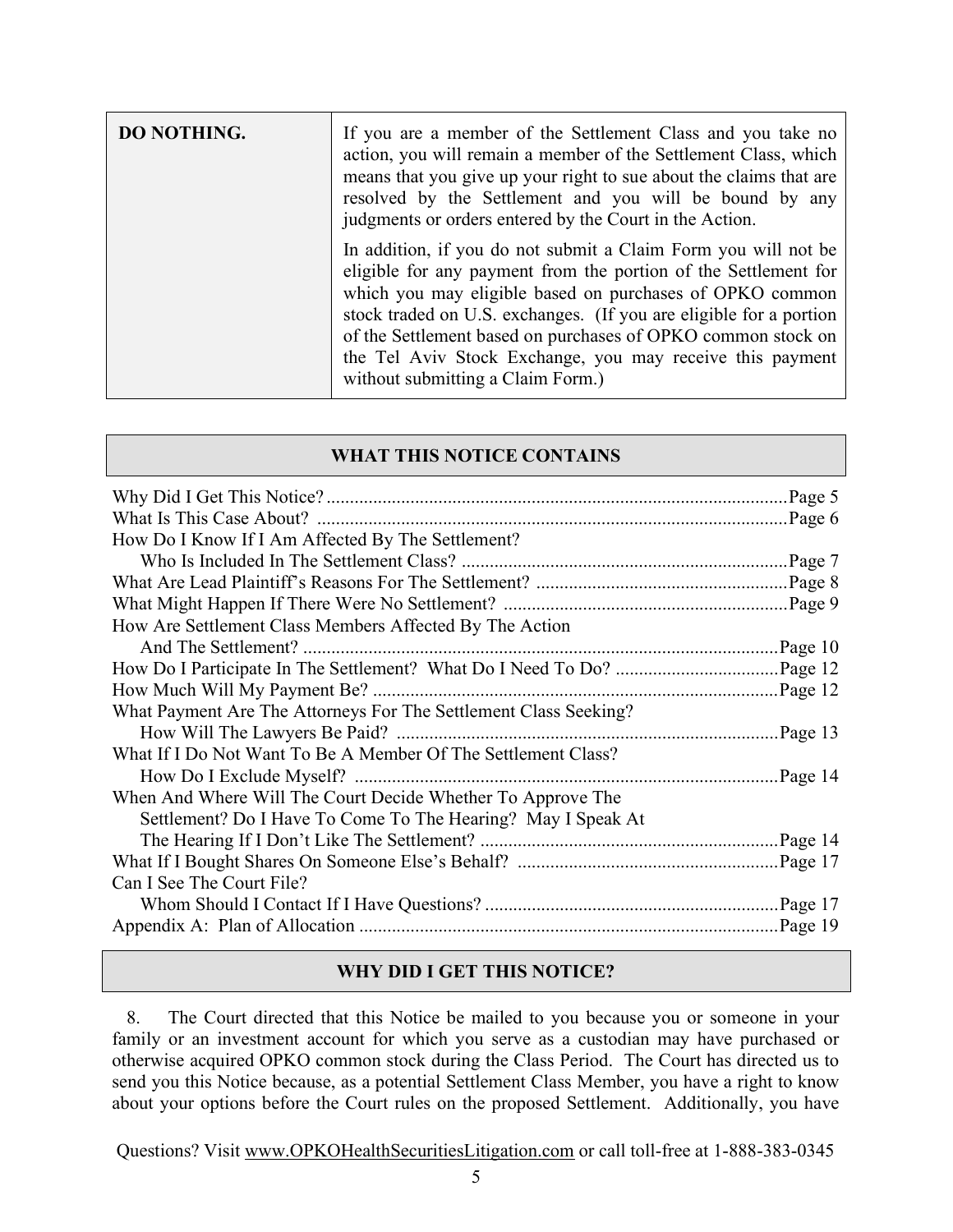the right to understand how this class action lawsuit may generally affect your legal rights. If the Court approves the Settlement and the Plan of Allocation (or some other plan of allocation), the Claims Administrator selected by Lead Plaintiff and approved by the Court will make payments pursuant to the Settlement after any objections and appeals are resolved.

9. The purpose of this Notice is to inform you of the existence of this case, that it is a class action, how you might be affected, and how to exclude yourself from the Settlement Class if you wish to do so. It is also being sent to inform you of the terms of the proposed Settlement and of a hearing to be held by the Court to consider the fairness, reasonableness, and adequacy of the Settlement, the proposed Plan of Allocation, and the motion by Lead Counsel for an award of attorneys' fees and payment of Litigation Expenses (the "Settlement Hearing"). See ¶¶ 59-60 below for details about the Settlement Hearing, including the date and location of the hearing.

10. The issuance of this Notice is not an expression of any opinion by the Court concerning the merits of any claim in the Action, and the Court still has to decide whether to approve the Settlement. If the Court approves the Settlement and a plan of allocation, then payments to Authorized Claimants will be made after any appeals are resolved and after the completion of all claims processing. Please be patient, as this process can take some time to complete.

## WHAT IS THIS CASE ABOUT?

11. OPKO is a publicly traded Delaware corporation with its principal place of business in Florida. During the Class Period, OPKO common stock traded on both U.S. stock exchanges and the Tel Aviv Stock Exchange.

12. OPKO is a diversified healthcare company. In addition to developing its own products, OPKO frequently acquires or takes significant stakes in smaller healthcare companies that are purportedly focused on developing new products. Throughout the Class Period, OPKO and its Chairman and CEO, Dr. Frost, described OPKO's investments in "early-stage companies" as "strategic" and said those investments were intended to generate growth and therefore value for OPKO shareholders.

13. On September 7, 2018, the United States Securities & Exchange Commission (the "SEC") filed a complaint alleging that OPKO and Dr. Frost, among others, had aided and abetted others' violations of the United States federal securities laws or violated certain of those laws themselves, by allegedly participating in schemes to manipulate the stock prices of two developing healthcare companies.

14. The price of OPKO common stock fell sharply after the SEC complaint was made public at approximately 1:57 p.m. New York time on September 7, 2018. Trading of OPKO common stock on U.S. exchanges was halted at about 2:34 p.m. on September 7, 2018. When trading of OPKO common stock on U.S. exchanges resumed on September 14, 2018, the price of OPKO common stock declined still further.<sup>3</sup>

 $3$  Friday September 7, 2018 was not a trading day on the Tel Aviv Stock Exchange. The first day that OPKO common stock traded on the TASE following the disclosure of the SEC complaint was September 13, 2018, and the price of OPKO common stock on the TASE fell sharply that day.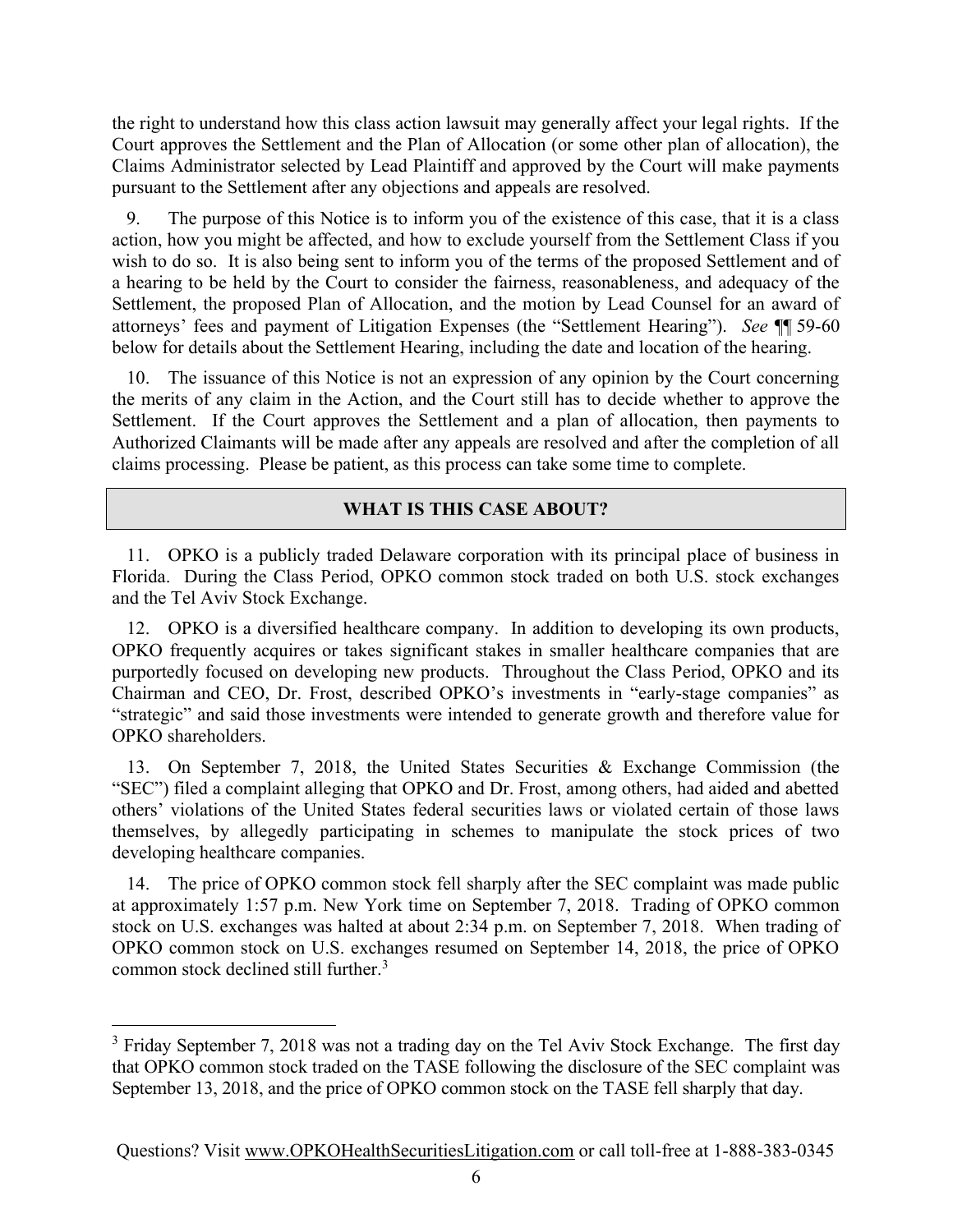15. On September 14, 2018, the Action was commenced with the filing of a securities class action complaint in the United States District Court for the Southern District of Florida, styled Steinberg v. OPKO Health, Inc., et al., No. 1:18-cv-23786-JEM.

16. By Opinion and Order dated April 10, 2019, the Court appointed the Amitim Funds as Lead Plaintiff for the Action and approved Lead Plaintiff's selection of Bernstein Litowitz Berger & Grossmann LLP as Lead Counsel.

17. On May 3, 2019, Lead Plaintiff filed and served its Consolidated Class Action Complaint (the "Complaint") asserting claims against Defendants under Section 10(b) of the Securities Exchange Act of 1934 (the "Exchange Act") and Rule 10b-5 promulgated thereunder, against Dr. Frost under Section 20(a) of the Exchange Act, and against Defendants for violation of the Israel Securities Law, 1968, for purchases made on the TASE. These claims were premised on Defendants' allegedly materially false and misleading statements and omitted material information relating to OPKO's investments in early stage companies.

18. In addition, a parallel class action asserting claims under the Israeli Securities Law for purchasers of OPKO common stock on the TASE was filed in Israel, but the case was closed.

19. On June 17, 2019, Defendants served their motion to dismiss the Complaint. On July 19, 2019, Lead Plaintiff filed its papers in opposition and, on August 19, 2019, Defendants served their reply papers. Lead Plaintiff moved for leave to file a sur-reply on August 27, 2019, Defendants served their opposition on August 29, 2019, and Lead Plaintiff served its reply papers on September 5, 2019. The Court granted Lead Plaintiff's Motion for Leave to File a Sur-Reply on February 14, 2020, and Lead Plaintiff filed its sur-reply on February 21, 2020.

20. On December 17, 2019, the Parties attended an all-day mediation, with Jed Melnick of JAMS serving as the mediator. After months of additional discussion and negotiation facilitated by Mr. Melnick, on May 28, 2020, the Parties reached an agreement in principle to settle and release all claims in return for a cash payment of \$16,500,000, subject to certain terms and conditions and the execution of a customary "long form" stipulation and agreement of settlement and related papers.

21. On June 26, 2020, the Parties entered into the Stipulation and Agreement of Settlement, which sets forth the terms and conditions of the Settlement. The Stipulation is available at www.OPKOHealthSecuritiesLitigation.com.

22. On September 4, 2020, the Court preliminarily approved the Settlement, authorized this Notice to be disseminated to potential Settlement Class Members, and scheduled the Settlement Hearing to consider whether to grant final approval to the Settlement.

#### HOW DO I KNOW IF I AM AFFECTED BY THE SETTLEMENT? WHO IS INCLUDED IN THE SETTLEMENT CLASS?

23. If you are a member of the Settlement Class, you are subject to the Settlement, unless you timely request to be excluded. The Settlement Class consists of:

all persons or entities that purchased or otherwise acquired OPKO common stock during the period from September 26, 2013 through September 7, 2018, inclusive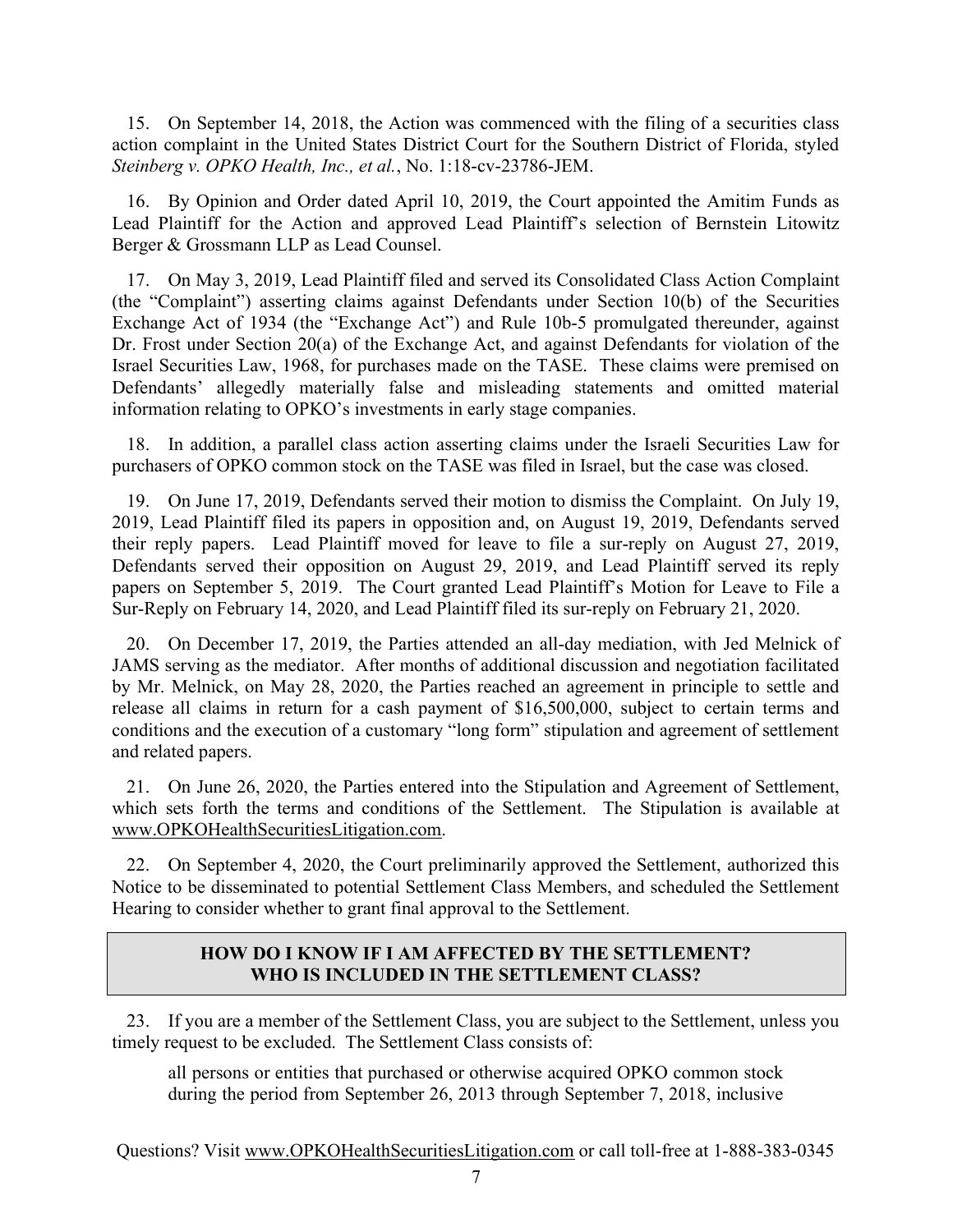(the "Class Period"), including, but not limited to, on either a U.S.-based exchange (including the New York Stock Exchange and Nasdaq), or on the Tel Aviv Stock Exchange, and who were damaged thereby.

Excluded from the Settlement Class are (i) Defendants; (ii) the Officers and directors of OPKO currently and during the Class Period; (iii) members of the Immediate Family of any such excluded persons; (iv) the legal representatives, heirs, agents, affiliates, successors, or assigns of any such excluded persons or entities; and (v) any entity in which any such excluded party has, or had during the Class Period, a controlling interest. Also excluded from the Settlement Class are any persons or entities who or which exclude themselves by submitting a request for exclusion in accordance with the requirements set forth in this Notice. See "What If I Do Not Want To Be A Member Of The Settlement Class? How Do I Exclude Myself?" on page 14 below.

PLEASE NOTE: Receipt of this Notice does not necessarily mean that you are a Settlement Class Member or that you will be entitled to a payment from the Settlement.

## WHAT ARE LEAD PLAINTIFF'S REASONS FOR THE SETTLEMENT?

24. Lead Plaintiff and Lead Counsel believe that the claims asserted against Defendants have merit. They recognize, however, that continued litigation of the Action through the pending motion to dismiss, a motion for class certification, a motion for summary judgment, trial, and potential appeals presented a number of substantial risks to establishing liability and damages, as well as risks relating to recovery of a judgment. Lead Plaintiff and Lead Counsel also recognize that continued proceedings would be expensive and lengthy, delaying any potentially recovery for several years.

25. Lead Plaintiff confronted significant risks to establishing liability and proving damages in this Action. Specifically, Lead Plaintiff faced challenges in proving that Defendants made materially false or misleading statements or material omissions, and that Defendants made the misstatements or omissions with fraudulent intent or were reckless in making them. Defendants contend that the SEC complaint that gave rise to this Action identified a different individual as the primary strategist who orchestrated the alleged stock manipulation schemes and contained only sparse allegations about OPKO and Dr. Frost's involvement, and no allegation that investors in OPKO were misled. Defendants would contend that the SEC complaint's allegations about OPKO and Dr. Frost's involvement were factually flawed and that the actual facts would not support Lead Plaintiff's fraud claims, but would show that Defendants were unaware of the alleged stock manipulation. For example, Defendants could point to the fact that OPKO did not sell any of the stock of the two companies at issue, Dr. Frost did not sell any stock in one of the two companies at issue and sold only small portions of his holdings in the other company, and both Defendants continued to invest heavily in the companies after the purported stock manipulation, and would argue that these facts made it implausible that Defendants were involved in the scheme and undercut any inference they acted with scienter. Moreover, OPKO and Dr. Frost resolved the SEC complaint by settling lesser claims that could be established by strict liability or did not include an element of scienter (as required for the fraud claims alleged in this Action), and even with respect to those claims, OPKO and Dr. Frost made no admissions of wrongdoing. Finally, Defendants would argue that Lead Plaintiff could not establish loss causation because the SEC complaint contained only unproven allegations and the underlying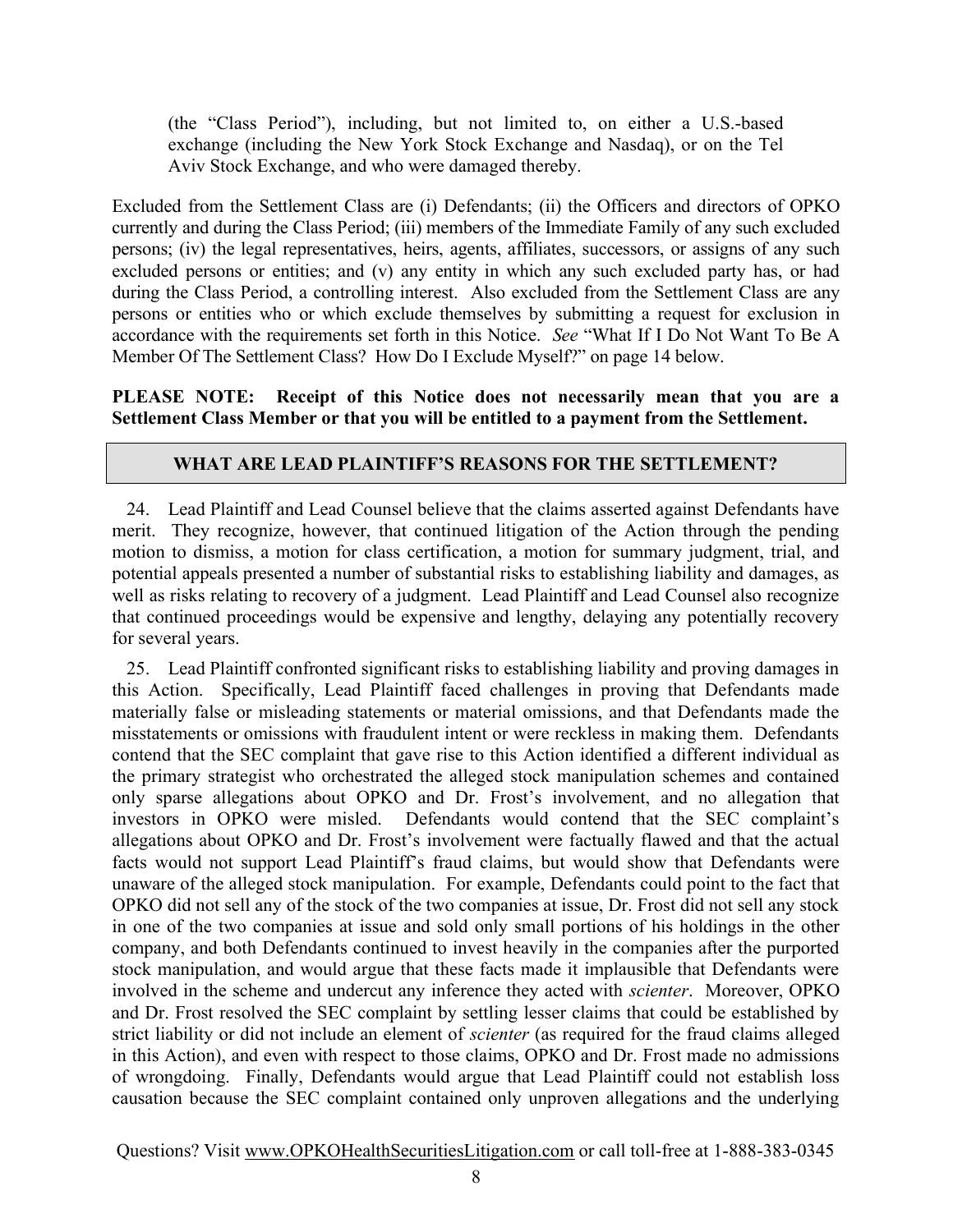facts in the SEC complaint about OPKO and Dr. Frost's investments in the companies whose stocks were allegedly manipulated were already known to the market and thus the SEC complaint could not act as a corrective disclosure of the alleged misstatements.

26. Lead Plaintiff also faced substantial risks of recovering on any judgment substantially larger than the Settlement. OPKO's insurance was limited and was a wasting asset that would have continued to have been reduced if litigation continued. Moreover, there was a publicly disclosed coverage dispute between Defendants and their insurers that, if litigated and decided adversely to OPKO, would have left none of the insurance available to the class in this Action. OPKO itself had only limited cash available to contribute to any settlement or other recovery. If the available insurance was further reduced through the costs of continued litigation or was unavailable as a result of the coverage dispute, the class might recover substantially less than the Settlement or nothing at all. In any event, any such recovery would not be paid to the Settlement Class for several years.

27. In short, Lead Plaintiff confronted risks that the case might be dismissed in whole or in substantial part based on unfavorable court rulings, including on Defendants' motion to dismiss, Lead Plaintiff's motion for class certification, an appeal of a class-certification grant, Defendants' motion for summary judgment, at trial, or on appeal after a verdict. Further, even if Lead Plaintiff had successfully litigated the case to judgment, the risks related to OPKO's wasting insurance might still have limited any eventual recovery, and any recovery would likely not be secured until several years from now.

28. In light of these risks, the amount of the Settlement, and the immediacy of recovery to the Settlement Class, Lead Plaintiff and Lead Counsel believe that the proposed Settlement is fair, reasonable, and adequate, and in the best interests of the Settlement Class. Lead Plaintiff and Lead Counsel believe that the Settlement provides a substantial benefit to the Settlement Class, namely \$16,500,000 in cash (less the various deductions described in this Notice), as compared to the risk that the claims in the Action would produce a smaller recovery, or no recovery, after summary judgment, trial, and appeals, possibly years in the future.

29. Defendants have vigorously denied and continue to deny each and all of the claims asserted against them in the Action and deny that the Settlement Class was harmed or suffered any damages as a result of the conduct alleged in the Action. Defendants have expressly denied and continue to deny all charges of wrongdoing or liability against them arising out of any of the conduct, statements, acts or omissions alleged, or that could have been alleged, in the Action. Defendants have agreed to the Settlement solely to eliminate the burden and expense of continued litigation. Accordingly, the Settlement may not be construed as an admission of any wrongdoing by Defendants.

#### WHAT MIGHT HAPPEN IF THERE WERE NO SETTLEMENT?

30. If there were no Settlement and Lead Plaintiff failed to establish any essential legal or factual element of its claims against Defendants, neither Lead Plaintiff nor the other members of the Settlement Class would recover anything from Defendants. Also, if Defendants were successful in proving any of their defenses, either at summary judgment, at trial, or on appeal, the Settlement Class could recover substantially less than the amount provided in the Settlement, or nothing at all.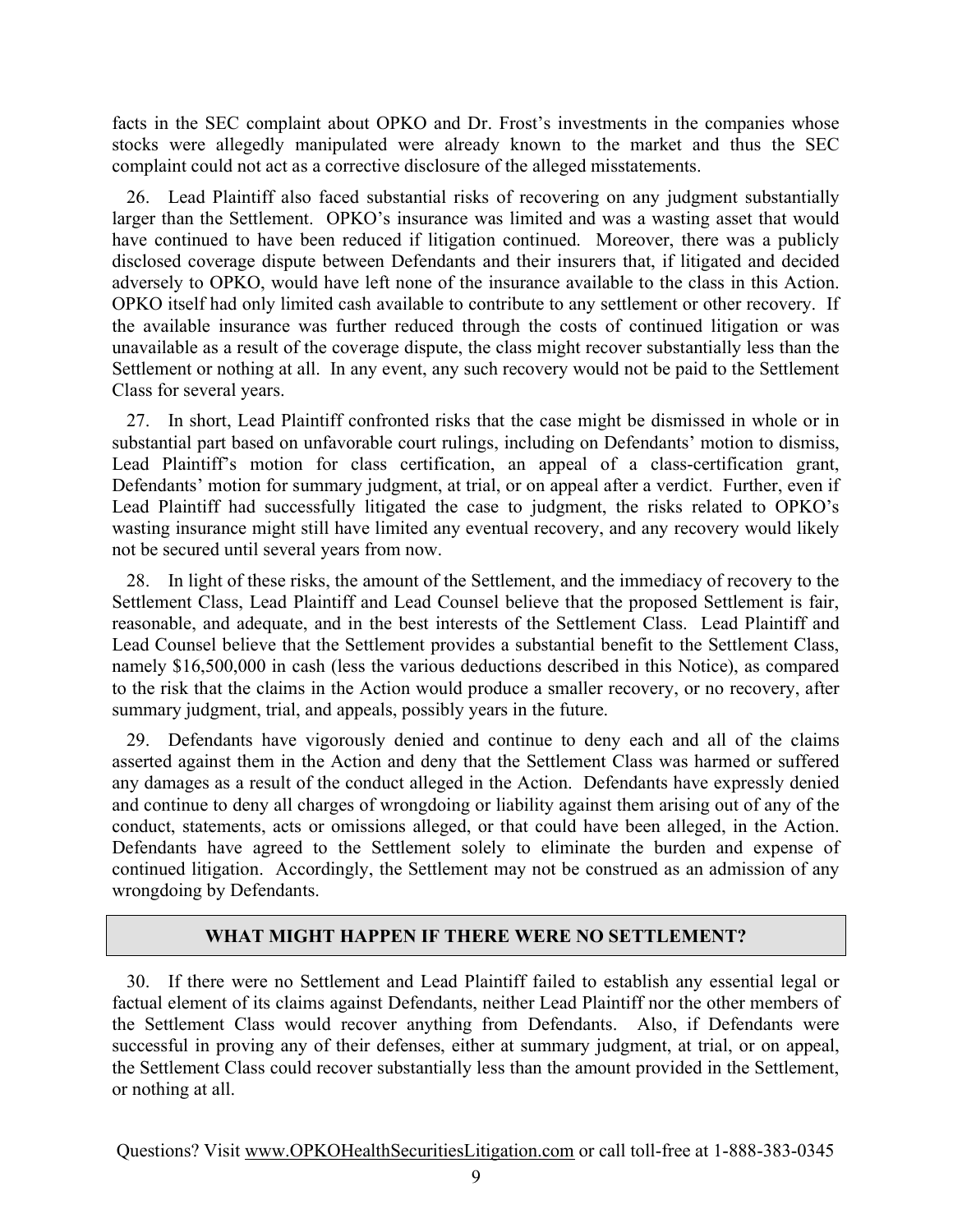## HOW ARE SETTLEMENT CLASS MEMBERS AFFECTED BY THE ACTION AND THE SETTLEMENT?

31. As a Settlement Class Member, you are represented by Lead Plaintiff and Lead Counsel, unless you enter an appearance through counsel of your own choice at your own expense. You are not required to retain your own counsel, but if you choose to do so, such counsel must file a notice of appearance on your behalf and must serve copies of his or her appearance on the attorneys listed in the section entitled, "When And Where Will The Court Decide Whether To Approve The Settlement?," on page 14 below.

32. If you are a Settlement Class Member and do not wish to remain a Settlement Class Member, you may exclude yourself from the Settlement Class by following the instructions in the section entitled, "What If I Do Not Want To Be A Member Of The Settlement Class? How Do I Exclude Myself?," on page 14 below.

33. If you are a Settlement Class Member and you wish to object to the Settlement, the Plan of Allocation, or Lead Counsel's application for attorneys' fees and Litigation Expenses, and if you do not exclude yourself from the Settlement Class, you may present your objections by following the instructions in the section entitled, "When And Where Will The Court Decide Whether To Approve The Settlement?," on page 14 below.

34. If you are a Settlement Class Member and you do not exclude yourself from the Settlement Class, you will be bound by any orders issued by the Court. If the Settlement is approved, the Court will enter a judgment (the "Judgment"). The Judgment will dismiss with prejudice the claims against Defendants and will provide that, upon the Effective Date of the Settlement, Lead Plaintiff and each of the other Settlement Class Members, on behalf of themselves, and their respective heirs, executors, administrators, predecessors, successors, and assigns, in their capacities as such, will have fully, finally, and forever compromised, settled, released, resolved, relinquished, waived, and discharged each and every Released Plaintiffs' Claim (as defined in ¶ 35 below) against the Defendants' Releasees (as defined in ¶ 36 below), and will forever be barred and enjoined from prosecuting any or all of the Released Plaintiffs' Claims against any of the Defendants' Releasees.

35. "Released Plaintiffs' Claims" means any and all claims, demands, rights, causes of action or liabilities, of every nature and description whatsoever, whether based in law or equity, on federal, state, local, statutory or common law, or any other law, rule or regulation, including without limitation, claims for negligence, gross negligence, breach of duty of care, breach of duty of loyalty, breach of duty of candor, fraud, negligent misrepresentation, or breach of fiduciary duty, including both known claims and Unknown Claims, that have been or could have been asserted in any forum by the Settlement Class Members, or any of them, or the successors or assigns of any of them, whether directly, indirectly, representatively or in any other capacity, against any of the Defendants' Releasees, which arise out of, are based upon, or relate in any way, directly or indirectly, to (i) the allegations, transactions, facts, events, matters, occurrences, acts, representations or omissions involved, set forth, referred to, or that could have been asserted in this Action, and (ii) the purchase, sale, holding, or acquisition of OPKO common stock by any Settlement Class Member during the Class Period. For the avoidance of doubt, this release does not release or impair (i) any claims asserted in any shareholder derivative action, including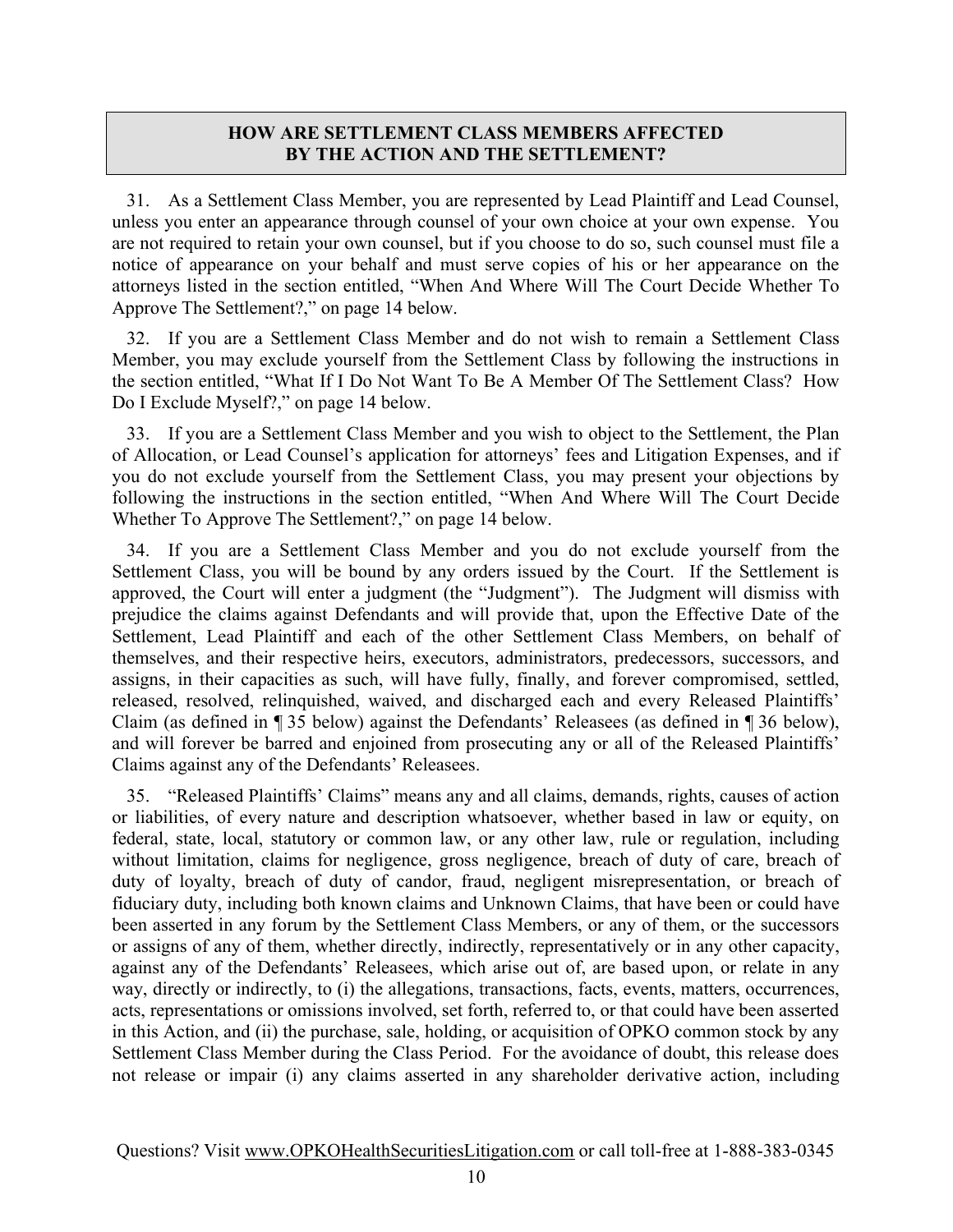without limitation the claims asserted in the Derivative Actions; or (ii) any claims relating to the enforcement of the Settlement.

36. "Defendants' Releasees" means Defendants and their current and former parents, affiliates, subsidiaries, officers, directors, agents, representatives, successors, predecessors, assigns, assignees, partnerships, partners, principals, employees, trustees, trusts, heirs, executors, administrators, Immediate Family Members, insurers, reinsurers, underwriters, professional advisors, and attorneys, in their capacities as such.

37. "Unknown Claims" means any Released Plaintiffs' Claims which Lead Plaintiff or any other Settlement Class Member does not know or suspect to exist in his, her, or its favor at the time of the release of such claims, and any Released Defendants' Claims which any Defendant does not know or suspect to exist in his or its favor at the time of the release of such claims, which, if known by him, her, or it, might have affected his, her, or its decision(s) with respect to this Settlement. With respect to any and all Released Claims, the Parties stipulate and agree that, upon the Effective Date of the Settlement, Lead Plaintiff and Defendants shall expressly waive, and each of the other Settlement Class Members shall be deemed to have waived, and by operation of the Judgment shall have expressly waived, any and all provisions, rights, and benefits conferred by any law of any state or territory of the United States, or principle of common law or foreign law, which is similar, comparable, or equivalent to California Civil Code §1542, which provides:

A general release does not extend to claims that the creditor or releasing party does not know or suspect to exist in his or her favor at the time of executing the release and that, if known by him or her, would have materially affected his or her settlement with the debtor or released party.

Lead Plaintiff and Defendants acknowledge, and each of the other Settlement Class Members shall be deemed by operation of law to have acknowledged, that the foregoing waiver was separately bargained for and a key element of the Settlement.

38. The Judgment will also provide that, upon the Effective Date of the Settlement, Defendants, on behalf of themselves and their respective heirs, executors, administrators, predecessors, successors, and assigns, in their capacities as such, will have fully, finally, and forever compromised, settled, released, resolved, relinquished, waived, and discharged each and every Released Defendants' Claim (as defined in ¶ 39 below) against Lead Plaintiff and the other Plaintiffs' Releasees (as defined in ¶ 40 below), and will forever be barred and enjoined from prosecuting any or all of the Released Defendants' Claims against any of the Plaintiffs' Releasees.

39. "Released Defendants' Claims" means all claims and causes of action of every nature and description, whether known claims or Unknown Claims, whether arising under federal, state, common or foreign law, that arise out of or relate in any way to the institution, prosecution, or settlement of the claims asserted in the Action against Defendants. Released Defendants' Claims do not include: (i) any claims relating to the enforcement of the Settlement; (ii) any claims against any person or entity who or which submits a request for exclusion from the Settlement Class that is accepted by the Court; or (iii) any claims by Defendants against their insurers.

40. "Plaintiffs' Releasees" means Lead Plaintiff, all other plaintiffs in the Action, and all other Settlement Class Members, and their respective current and former parents, affiliates, subsidiaries, officers, directors, agents, representatives, successors, predecessors, assigns,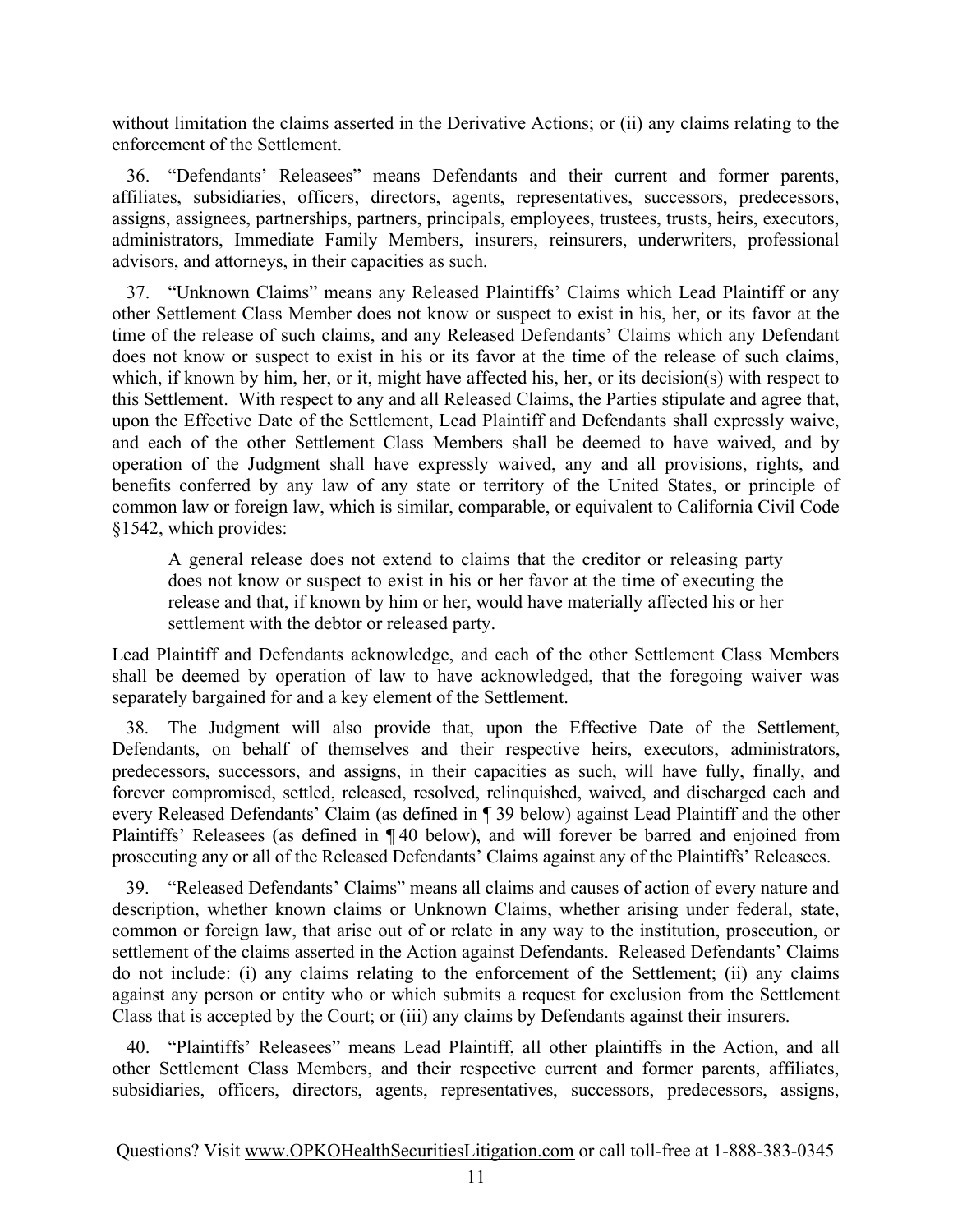assignees, partnerships, partners, principals, officers, employees, trustees, trusts, heirs, executors, administrators, Immediate Family Members, insurers, reinsurers, professional advisors, and attorneys, in their capacities as such.

## HOW DO I PARTICIPATE IN THE SETTLEMENT? WHAT DO I NEED TO DO?

41. The method for Settlement Class Members to participate in the Settlement depends on whether the Settlement Class Member purchased his, her, or its OPKO common shares on a U.S. stock exchange, or on the Tel Aviv Stock Exchange ("TASE"), in any other manner other than through a purchase on the TASE, or on a combination of the foregoing.

42. If you purchased or acquired OPKO common stock during the Class Period on a United States stock exchange (including the New York Stock Exchange or Nasdaq) or in any other manner other than through a purchase on the TASE, you must complete and return the Claim Form with adequate supporting documentation postmarked no later than January 26, 2021 to be potentially eligible for a payment from the applicable portion of the Settlement. A Claim Form is included with this Notice, or you may obtain one from the website maintained by the Claims Administrator for the Settlement, www.OPKOHealthSecuritiesLitigation.com. You may also request that a Claim Form be mailed to you by calling the Claims Administrator toll free at 1-888-383-0345 or by emailing the Claims Administrator at info@OPKOHealthSecuritiesLitigation.com. Please retain all records of your ownership of and transactions in OPKO common stock, as they will be needed to document your Claim. The Parties and Claims Administrator do not have information about your transactions in OPKO common stock if they were traded on a U.S. exchange.

43. If you purchased OPKO common stock traded on the Tel Aviv Stock Exchange ("TASE") during the Class Period, you do not need to submit a Claim Form to be eligible for a payment. If the Settlement is approved, the Claims Administrator will distribute the applicable portion of the Net Settlement Fund for these investors through their brokers, as further described in the Plan of Allocation set forth in Appendix A at the end of this Notice.

44. If you purchased OPKO common stock on both the TASE and a U.S. exchange or in any other manner other than through a purchase on the TASE during the Class Period, you must submit a Claim Form with respect to the shares you purchased on the U.S. exchange(s) or in any other manner other than through a purchase on the TASE to be eligible for a portion of the Settlement based on those purchases. You should only include information about your purchases of OPKO common stock traded on a U.S. exchange or in any other manner other than through a purchase on the TASE in your Claim Form.

45. If you request exclusion from the Settlement Class, you will not be eligible to share in the Net Settlement Fund and should not submit a Claim Form.

## HOW MUCH WILL MY PAYMENT BE?

46. At this time, it is not possible to make any determination as to how much any individual Settlement Class Member may receive from the Settlement.

47. Pursuant to the Settlement, Defendants have agreed to pay or caused to be paid a total of \$16,500,000 in cash (the "Settlement Amount"). The Settlement Amount will be deposited into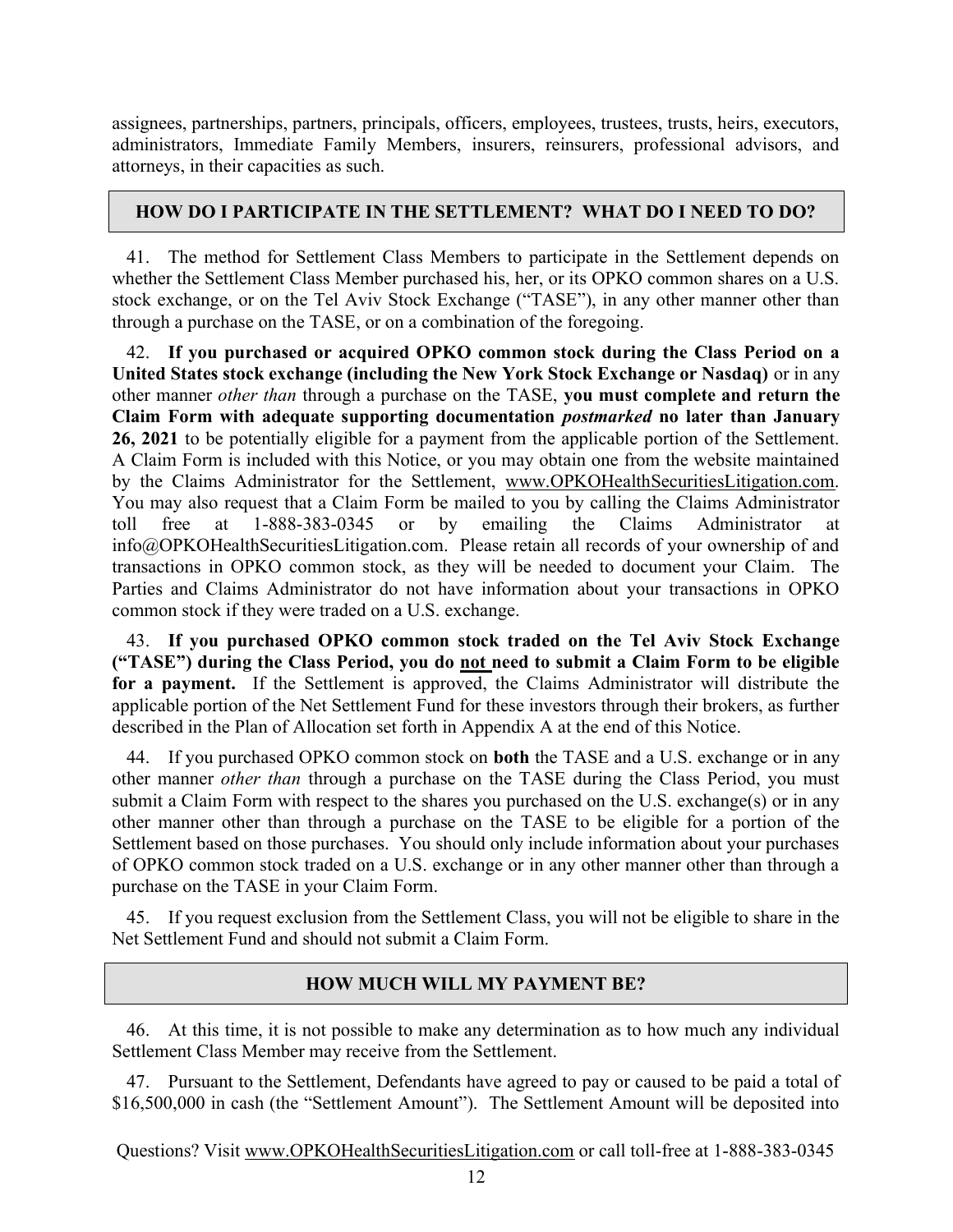an escrow account. The Settlement Amount plus any interest earned thereon is referred to as the "Settlement Fund." If the Settlement is approved by the Court and the Effective Date occurs, the "Net Settlement Fund" (that is, the Settlement Fund less (i) any Taxes; (ii) any Notice and Administration Costs; (iii) any Litigation Expenses awarded by the Court; (iv) any attorneys' fees awarded by the Court; and (v) any other costs or fees approved by the Court) will be distributed to Settlement Class Members who submit valid Claim Forms, in accordance with the proposed Plan of Allocation or such other plan of allocation as the Court may approve.

48. The Net Settlement Fund will not be distributed unless and until the Court has approved the Settlement and a plan of allocation, and the time for any petition for rehearing, appeal, or review, whether by certiorari or otherwise, has expired.

49. Neither Defendants nor any other person or entity that paid any portion of the Settlement Amount on their behalf are entitled to get back any portion of the Settlement Fund once the Court's order or judgment approving the Settlement becomes Final. Defendants shall not have any liability, obligation, or responsibility for the administration of the Settlement, the disbursement of the Net Settlement Fund, any actions of the Escrow Agent, or the Plan of Allocation.

50. Approval of the Settlement is independent from approval of a plan of allocation. Any determination with respect to a plan of allocation will not affect the Settlement, if approved.

51. Only members of the Settlement Class will be eligible to share in the distribution of the Net Settlement Fund. Persons and entities that are excluded from the Settlement Class by definition or that exclude themselves from the Settlement Class pursuant to request will not be eligible for a payment.

52. Appendix A to this Notice sets forth the Plan of Allocation for allocating the Net Settlement Fund among Authorized Claimants, as proposed by Lead Plaintiff. At the Settlement Hearing, Lead Counsel will request the Court approve the Plan of Allocation. The Court may modify the Plan of Allocation, or approve a different plan of allocation, without further notice to the Settlement Class.

## WHAT PAYMENT ARE THE ATTORNEYS FOR THE SETTLEMENT CLASS SEEKING? HOW WILL THE LAWYERS BE PAID?

53. Plaintiffs' Counsel have not received any payment for their services in pursuing claims against Defendants on behalf of the Settlement Class, nor have Plaintiffs' Counsel been paid for their litigation expenses. Before final approval of the Settlement, Lead Counsel will apply to the Court for an award of attorneys' fees for all Plaintiffs' Counsel in the amount of 20% of the Settlement Fund. At the same time, Lead Counsel also intends to apply for payment of Litigation Expenses paid or incurred by Plaintiffs' Counsel in an amount not to exceed \$300,000, which may include an application for the reasonable costs and expenses incurred by Lead Plaintiff directly related to its representation of the Settlement Class, pursuant to 15 U.S.C. § 78(a)(4) of the PSLRA. The Court will determine the amount of any award of attorneys' fees or Litigation Expenses. Such sums as may be approved by the Court will be paid from the Settlement Fund. Settlement Class Members are not personally liable for any such fees or expenses.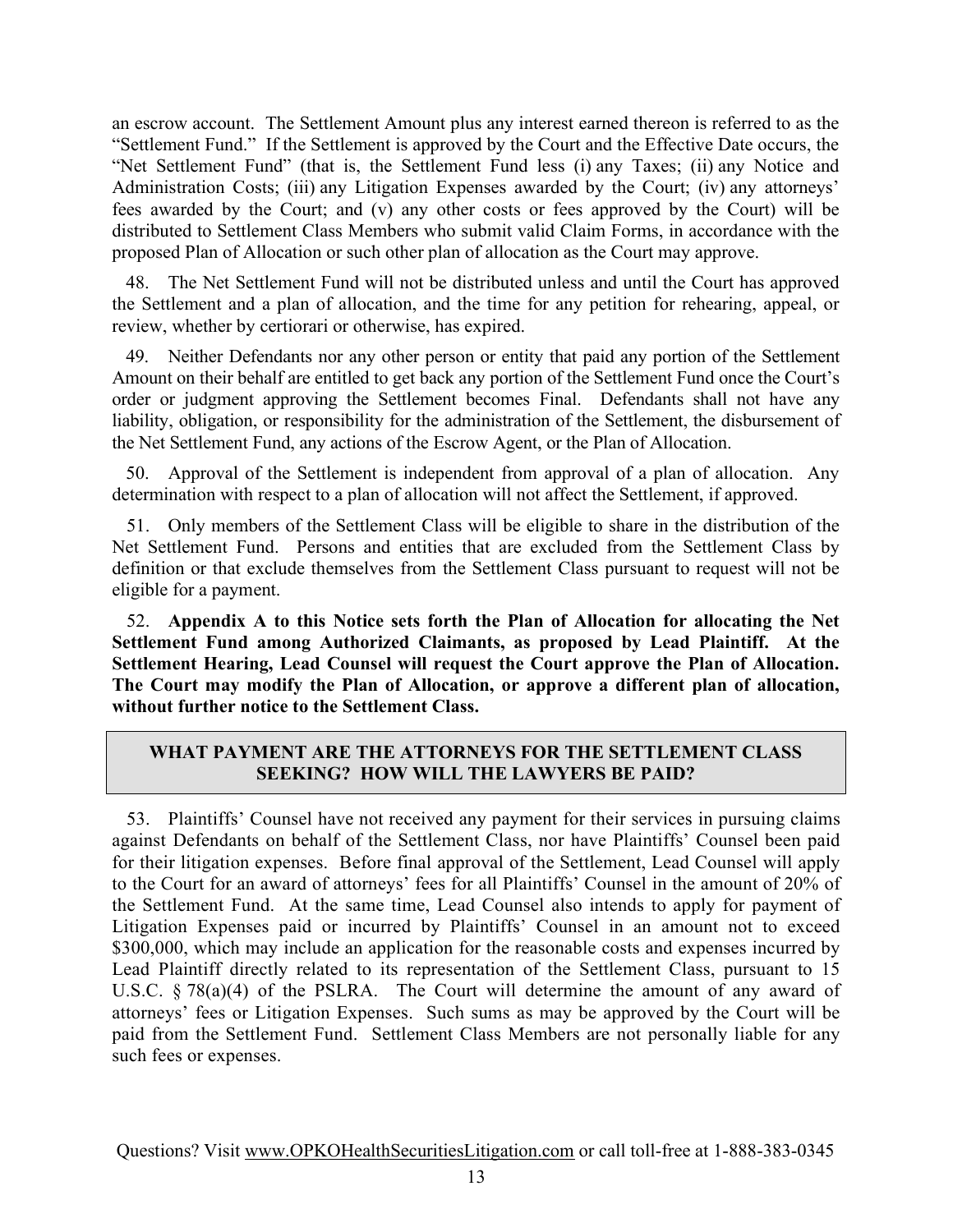## WHAT IF I DO NOT WANT TO BE A MEMBER OF THE SETTLEMENT CLASS? HOW DO I EXCLUDE MYSELF?

54. Each Settlement Class Member will be bound by all determinations and judgments in this lawsuit, whether favorable or unfavorable, unless such person or entity mails or delivers a written Request for Exclusion from the Settlement Class, addressed to OPKO Health Securities Litigation, EXCLUSIONS, c/o JND Legal Administration, P.O. Box 91360, Seattle, WA 98111. The Request for Exclusion must be *received* no later than November 24, 2020. You will not be able to exclude yourself from the Settlement Class after that date. Each Request for Exclusion must (i) state the name, address, and telephone number of the person or entity requesting exclusion, and in the case of entities, the name and telephone number of the appropriate contact person; (ii) state that such person or entity "requests exclusion from the Settlement Class in Steinberg v. OPKO Health, Inc., Case No. 1:18-cv-23786 (S.D. Fla.)"; (iii) state the number of shares of OPKO common stock that the person or entity requesting exclusion (A) owned as of the opening of trading on September 26, 2013 and (B) purchased/acquired and/or sold during the Class Period (i.e., from September 26, 2013 through September 7, 2018), as well as the dates and prices of each such purchase/acquisition and sale; and (iv) be signed by the person or entity requesting exclusion or an authorized representative. A Request for Exclusion shall not be valid and effective unless it provides all the information called for in this paragraph and is received within the time stated above, or is otherwise accepted by the Court. If you exclude yourself from the Settlement Class, you should understand that Defendants and the other Defendants' Releasees will have the right to assert any and all defenses they may have to any claims that you may seek to assert, including, without limitation, the defense that any such claims are untimely under applicable statutes of limitations and statutes of repose.

55. If you do not want to be part of the Settlement Class, you must follow these instructions for exclusion even if you have pending, or later file, another lawsuit, arbitration, or other proceeding relating to any Released Plaintiffs' Claim against any of the Defendants' Releasees.

56. If you ask to be excluded from the Settlement Class, you will not be eligible to receive any payment out of the Net Settlement Fund.

57. Defendants have the right to terminate the Settlement if valid requests for exclusion are received from persons and entities entitled to be members of the Settlement Class in an amount that exceeds an amount agreed to by Lead Plaintiff and Defendants.

## WHEN AND WHERE WILL THE COURT DECIDE WHETHER TO APPROVE THE SETTLEMENT? DO I HAVE TO COME TO THE HEARING? MAY I SPEAK AT THE HEARING IF I DON'T LIKE THE SETTLEMENT?

58. Settlement Class Members do not need to attend the Settlement Hearing. The Court will consider any submission made in accordance with the provisions below even if a Settlement Class Member does not attend the hearing. You can participate in the Settlement without attending the Settlement Hearing.

59. Please Note: The date and time of the Settlement Hearing may change without further written notice to the Settlement Class. In addition, the COVID-19 pandemic is a fluid situation that creates the possibility that the Court may decide to conduct the Settlement Hearing by video or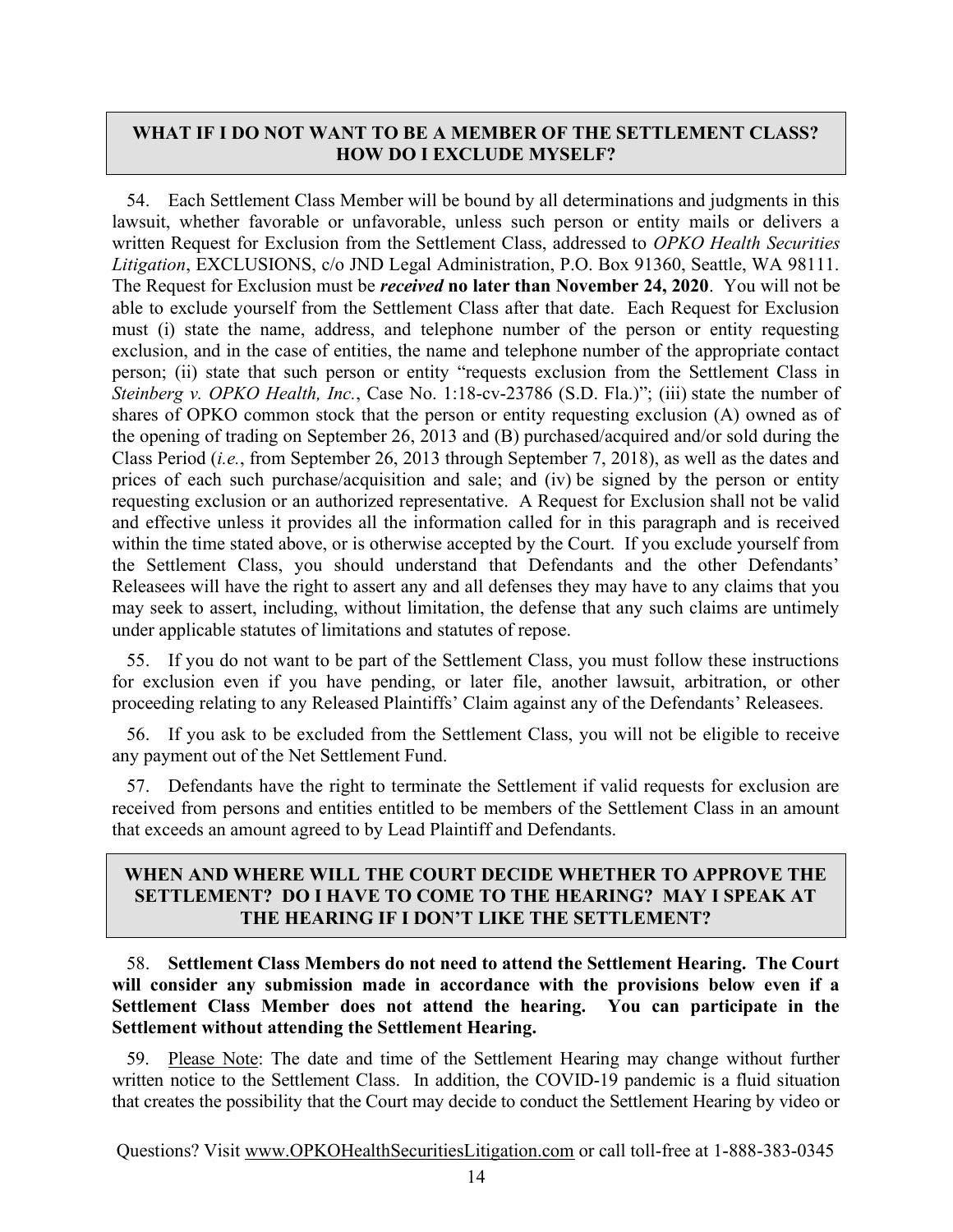telephonic conference, or otherwise allow Settlement Class Members to appear at the hearing by phone, without further written notice to the Settlement Class. In order to determine whether the date and time of the Settlement Hearing have changed, or whether Settlement Class Members must or may participate by phone or video, it is important that you monitor the Court's docket and the Settlement website, www.OPKOHealthSecuritiesLitigation.com, before making any plans to attend the Settlement Hearing. Any updates regarding the Settlement Hearing, including any changes to the date or time of the hearing or updates regarding in-person or telephonic appearances at the hearing, will be posted to the Settlement website, www.OPKOHealthSecuritiesLitigation.com. Also, if the Court requires or allows Settlement Class Members to participate in the Settlement Hearing by telephone, the phone number for accessing the telephonic conference will be posted to the Settlement website, www.OPKOHealthSecuritiesLitigation.com.

60. The Settlement Hearing will be held on December 15, 2020 at 1:30 p.m. Eastern time, before the Honorable Jose E. Martinez either in person at the United States District Court for the Southern District of Florida, Courtroom 10-1, Wilkie D. Ferguson, Jr. United States Courthouse, 400 North Miami Avenue, Miami, Florida 33128, or by telephone or videoconference (in the discretion of the Court), to determine, among other things, (i) whether the proposed Settlement on the terms and conditions provided for in the Stipulation is fair, reasonable, and adequate to the Settlement Class, and should be finally approved by the Court; (ii) whether, for purposes of the Settlement only, the Action should be certified as a class action on behalf of the Settlement Class, Lead Plaintiff should be certified as Class Representative for the Settlement Class, and Lead Counsel should be appointed as Class Counsel for the Settlement Class; (iii) whether the Action should be dismissed with prejudice against Defendants and the Releases specified and described in the Stipulation (and in this Notice) should be granted; (iv) whether the proposed Plan of Allocation should be approved as fair and reasonable; (v) whether Lead Counsel's motion for an award of attorneys' fees and Litigation Expenses should be approved; and (vi) any other matters that may properly be brought before the Court in connection with the Settlement. The Court reserves the right to certify the Settlement Class; approve the Settlement, the Plan of Allocation, and Lead Counsel's motion for attorneys' fees and Litigation Expenses, and/or consider any other matter related to the Settlement at or after the Settlement Hearing without further notice to the members of the Settlement Class.

61. Any Settlement Class Member who or which does not request exclusion may object to the Settlement, the proposed Plan of Allocation, or Lead Counsel's motion for attorneys' fees and Litigation Expenses. Objections must be in writing. You must file any written objection, together with copies of all other papers and briefs supporting the objection, with the Clerk's Office at the United States District Court for the Southern District of Florida at the address set forth below on or before November 24, 2020. You must also serve the papers on Lead Counsel and on Representative Defendants' Counsel at the addresses set forth below so that the papers are *received* on or before November 24, 2020 and you must email a copy of your objection to settlements@blbglaw.com and brian.miller@akerman.com by November 24, 2020.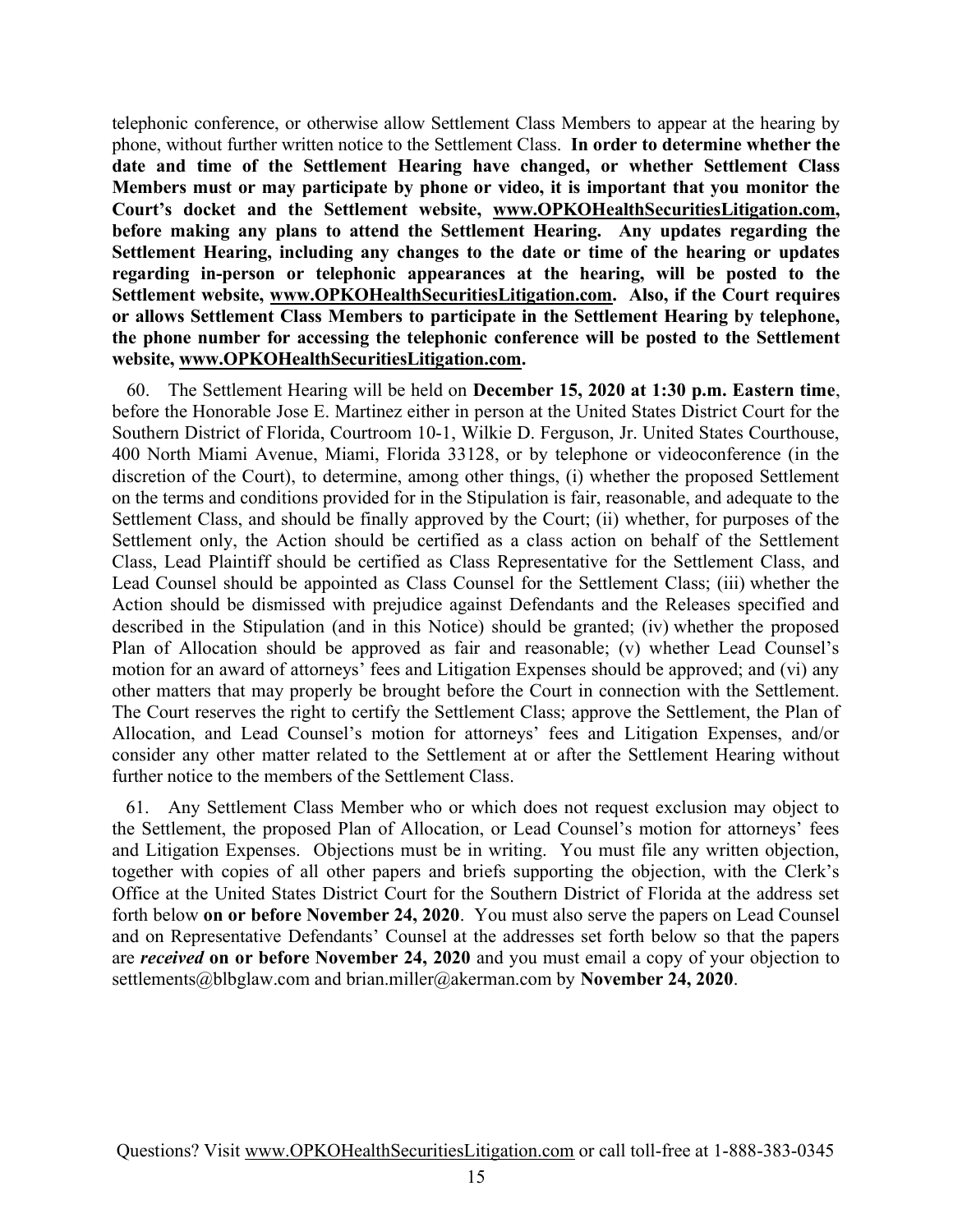| <b>Clerk's Office</b>        | <b>Lead Counsel</b>          | Representative<br><b>Defendants' Counsel</b> |  |
|------------------------------|------------------------------|----------------------------------------------|--|
| United States District Court | Bernstein Litowitz Berger &  | <b>Akerman LLP</b>                           |  |
| Southern District of Florida | <b>Grossmann LLP</b>         | Brian P. Miller, Esq.                        |  |
| Wilkie D. Ferguson, Jr.      | John Rizio-Hamilton, Esq.    | Three Brickell City Centre                   |  |
| United States Courthouse,    | 1251 Avenue of the Americas, | 98 Southeast Seventh Street,                 |  |
| 400 North Miami Avenue,      | 44th Floor                   | Suite 1100                                   |  |
| Miami, FL 33128              | New York, NY 10020           | Miami, FL 33131                              |  |

62. Any objection must (i) identify the case name and docket number, Steinberg v. OPKO Health, Inc., Case No. 1:18-cv-23786; (ii) state the name, address, and telephone number of the person or entity objecting and must be signed by the objector; (iii) state with specificity the grounds for the Settlement Class Member's objection, including any legal and evidentiary support the Settlement Class Member wishes to bring to the Court's attention and whether the objection applies only to the objector, to a specific subset of the Settlement Class, or to the entire Settlement Class; and (iv) include documents sufficient to prove membership in the Settlement Class, including documents showing the number of shares of OPKO common stock that the objecting Settlement Class Member (A) owned as of the opening of trading on September 26, 2013 and (B) purchased/acquired and/or sold during the Class Period (*i.e.*, from September 26, 2013 through September 7, 2018, inclusive), as well as the dates and prices of each such purchase/acquisition and sale. Documentation establishing membership in the Settlement Class must consist of copies of brokerage confirmation slips or monthly brokerage account statements, or an authorized statement from the objector's broker containing the transactional and holding information found in a broker confirmation slip or account statement. You may not object to the Settlement, the Plan of Allocation, or Lead Counsel's motion for attorneys' fees and Litigation Expenses if you exclude yourself from the Settlement Class or if you are not a member of the Settlement Class.

63. You may file a written objection without having to appear at the Settlement Hearing. You may not, however, appear at the Settlement Hearing to present your objection unless you first file and serve a written objection in accordance with the procedures described above, unless the Court orders otherwise.

64. If you wish to be heard orally at the hearing in opposition to the approval of the Settlement, the Plan of Allocation, or Lead Counsel's motion for an award of attorneys' fees and Litigation Expenses, assuming you timely file and serve a written objection as described above, you must also file a notice of appearance with the Clerk's Office and serve it on Lead Counsel and on Representative Defendants' Counsel at the addresses set forth in  $\P$  61 above so that it is *received* on or before November 24, 2020. Persons who intend to object and desire to present evidence at the Settlement Hearing must include in their written objection or notice of appearance the identity of any witnesses they may call to testify and exhibits they intend to introduce into evidence at the hearing. Such persons may be heard orally at the discretion of the Court.

65. You are not required to hire an attorney to represent you in making written objections or in appearing at the Settlement Hearing. However, if you decide to hire an attorney, it will be at your own expense, and that attorney must file a notice of appearance with the Court and serve it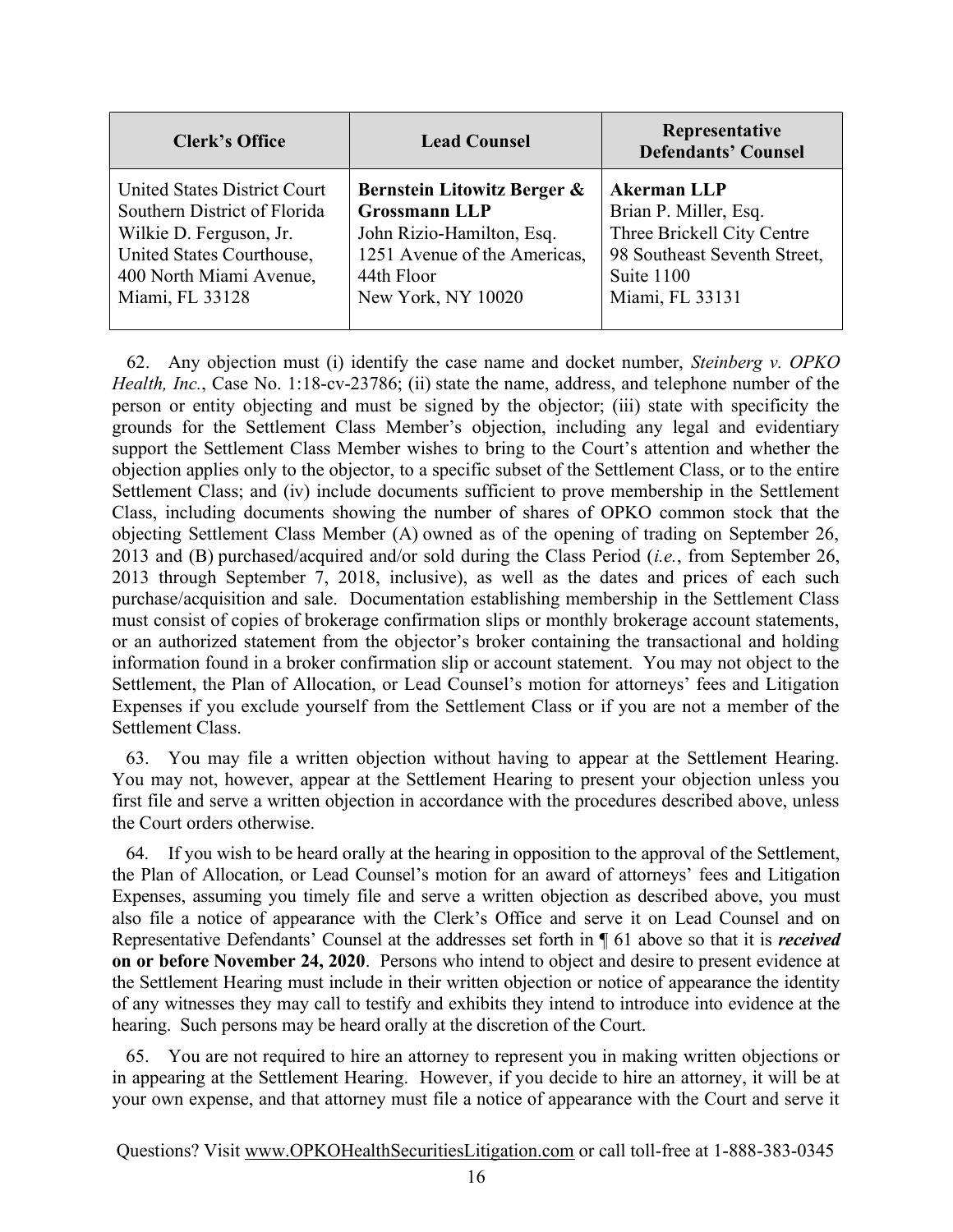on Lead Counsel and Defendants' Counsel at the addresses set forth in ¶ 61 above so that the notice is received on or before November 24, 2020.

66. The Settlement Hearing may be adjourned by the Court without further written notice to the Settlement Class. If you plan to attend the Settlement Hearing, you should confirm the date and time with Lead Counsel.

67. Unless the Court orders otherwise, any Settlement Class Member who does not object in the manner described above will be deemed to have waived any objection and shall be forever foreclosed from making any objection to the proposed Settlement, the proposed Plan of Allocation, or Lead Counsel's motion for an award of attorneys' fees and Litigation Expenses. Settlement Class Members do not need to appear at the Settlement Hearing or take any other action to indicate their approval.

#### WHAT IF I BOUGHT SHARES ON SOMEONE ELSE'S BEHALF?

68. If you purchased or otherwise acquired OPKO common stock during the period from September 26, 2013 through September 7, 2018, inclusive, for the beneficial interest of persons or organizations other than yourself, you must either (i) within seven (7) calendar days of receipt of this Notice, request from the Claims Administrator sufficient copies of the Notice and Claim Form (the "Notice Packet") to forward to all such beneficial owners and within seven (7) calendar days of receipt of those Notice Packets forward them to all such beneficial owners; or (ii) within seven (7) calendar days of receipt of this Notice, provide a list of the names, addresses, and email addresses (if available) of all such beneficial owners to OPKO Health Securities Litigation, c/o JND Legal Administration, P.O. Box 91360, Seattle, WA 98111.

69. If you choose the first option, you must send a statement to the Claims Administrator confirming that the mailing was made as directed and retain the list of names and addresses for use in connection with any possible future notice to the Settlement Class. If you choose the second option, the Claims Administrator will send a copy of the Notice Packet to the beneficial owners.

70. Upon full compliance with these directions, such nominees may seek reimbursement of their reasonable expenses actually incurred, by providing the Claims Administrator with proper documentation supporting the expenses for which reimbursement is sought. Copies of this Notice and the Claim Form may also be obtained from the Settlement website, www.OPKOHealthSecuritiesLitigation.com, by calling the Claims Administrator toll-free at 1-888-383-0345, or by emailing the Claims Administrator at info@OPKOHealthSecuritiesLitigation.com.

## CAN I SEE THE COURT FILE? WHOM SHOULD I CONTACT IF I HAVE QUESTIONS?

71. This Notice contains only a summary of the terms of the proposed Settlement. For more detailed information about the matters involved in this Action, you are referred to the papers on file in the Action, including the Stipulation, which may be inspected during regular office hours at the Office of the Clerk, United States District Court for the Southern District of Florida, Wilkie D. Ferguson, Jr. United States Courthouse, 400 North Miami Avenue, Miami, Florida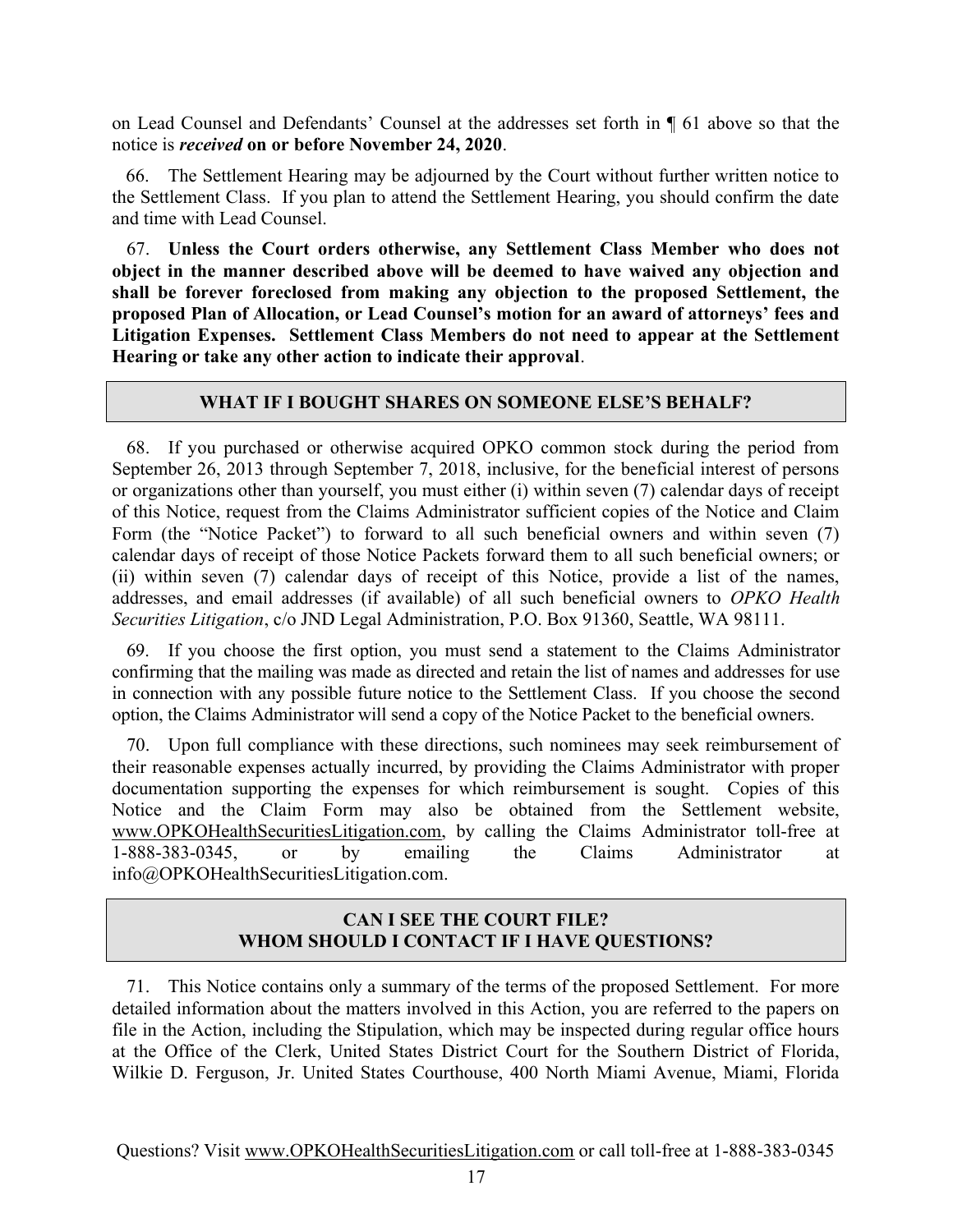33128. Additionally, copies of the Stipulation and any related orders entered by the Court will be posted on the Settlement website, www.OPKOHealthSecuritiesLitigation.com.

All inquiries concerning this Notice and the Claim Form should be directed to:

OPKO Health Securities Litigation c/o JND Legal Administration P.O. Box 91360 Seattle, WA 98111

1-888-383-0345 info@OPKOHealthSecuritiesLitigation.com www.OPKOHealthSecuritiesLitigation.com

and/or

John Rizio-Hamilton, Esq. Bernstein Litowitz Berger & Grossmann LLP 1251 Avenue of the Americas, 44th Floor New York, NY 10020

> 1-800-380-8496 settlements@blbglaw.com

## DO NOT CALL OR WRITE THE COURT, THE OFFICE OF THE CLERK OF THE COURT, DEFENDANTS, OR THEIR COUNSEL REGARDING THIS NOTICE.

Dated: September 28, 2020 By Order of the Court

 United States District Court Southern District of Florida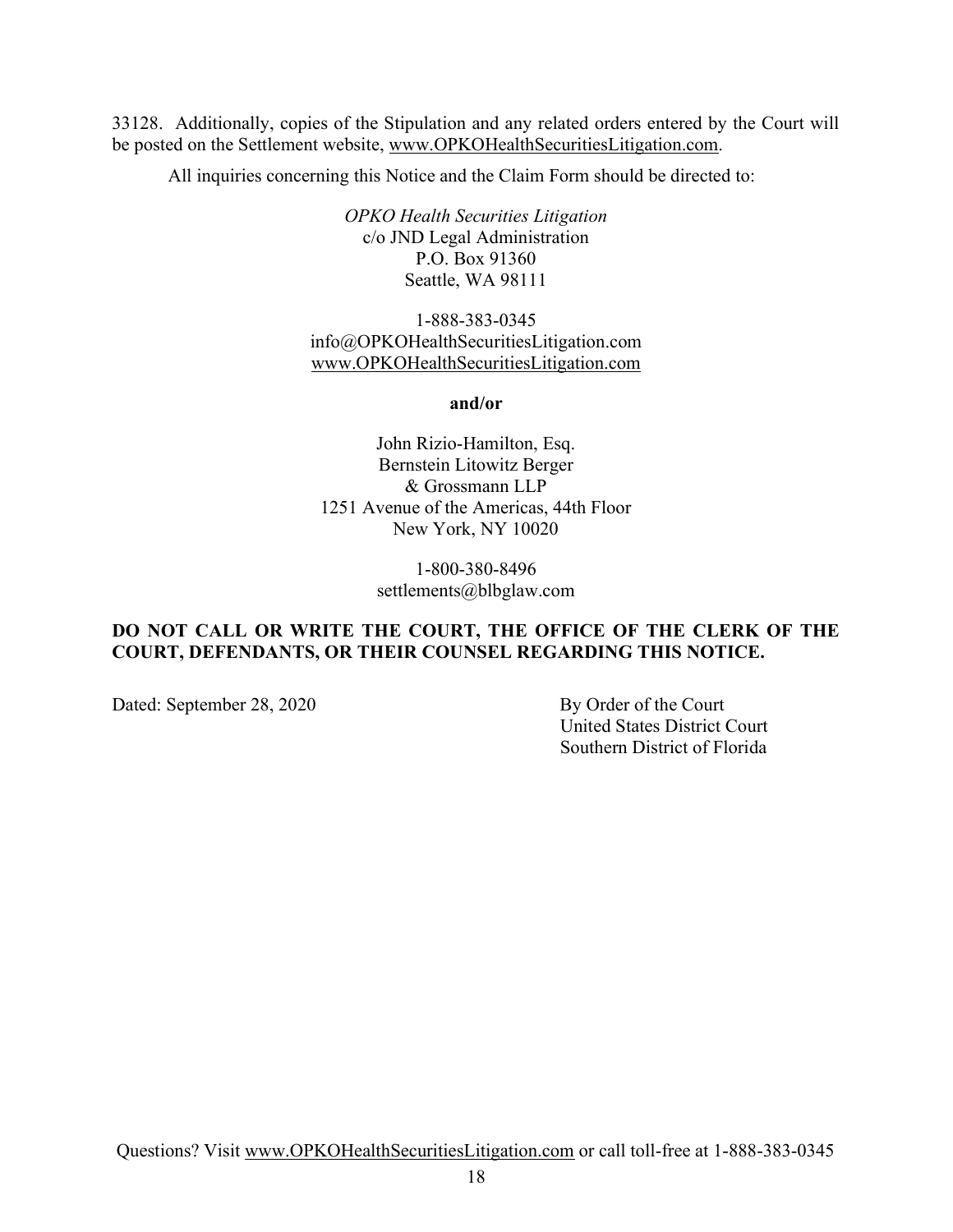#### APPENDIX A

#### PROPOSED PLAN OF ALLOCATION

1. The objective of the Plan of Allocation is to equitably distribute the Net Settlement Fund to those Settlement Class Members who suffered economic losses as a result of the alleged violations of United States and Israeli securities laws. The calculations made pursuant to the Plan of Allocation are not intended to be estimates of, nor indicative of, the amounts that Settlement Class Members might have been able to recover after a trial. Nor are the calculations pursuant to the Plan of Allocation intended to be estimates of the amounts that will be paid to Authorized Claimants pursuant to the Settlement. The computations under the Plan of Allocation are only a method to weigh the claims of Claimants against one another for the purposes of making pro rata allocations of the Net Settlement Fund.

2. The Net Settlement Fund consists of the \$16.5 million Settlement Amount, plus any accrued interest, less (i) any Taxes; (ii) any Notice and Administration Costs; (iii) any Litigation Expenses awarded by the Court; (iv) any attorneys' fees awarded by the Court; and (v) any other costs or fees approved by the Court.

3. The Net Settlement Fund shall be divided into the US Net Settlement Fund, which will be distributed based on Settlement Class Members' purchases of OPKO common stock traded on U.S. exchanges, and the TASE Net Settlement Fund, which will be distributed based on Settlement Class Members' purchases of OPKO common stock traded on the Tel Aviv Stock Exchange ("TASE").

- (a) The allocation of the Net Settlement Fund between the US Net Settlement Fund and the TASE Net Settlement Fund is based on an analysis by Lead Plaintiff's damage expert of the respective total trading volume of OPKO common stock on U.S. exchanges and the TASE during the Class Period.
- (b) According to the expert's opinion:
	- (i) The US Net Settlement Fund shall be 90.8% of the Net Settlement Fund. The US Net Settlement Fund will be distributed to eligible Settlement Class Members based on their purchases of OPKO common stock traded on U.S. exchanges, including the New York Stock Exchange or Nasdaq, during the Class Period or in any other manner other than through a purchase on the TASE.

To be eligible for a distribution from the US Net Settlement Fund, Settlement Class Members must submit a Claim Form setting forth the required information about purchases or acquisitions, sales, and holdings of OPKO common stock traded on U.S. exchanges, with adequate supporting documentation, by January 26, 2021.

(ii) The TASE Net Settlement Fund shall be 9.2% of the Net Settlement Fund. The TASE Net Settlement Fund will be distributed to eligible Settlement Class Members based on their purchases of OPKO common stock traded on the TASE during the Class Period.

Settlement Class Members who purchased shares of OPKO common stock on the TASE do not need to submit a Claim Form to be eligible for a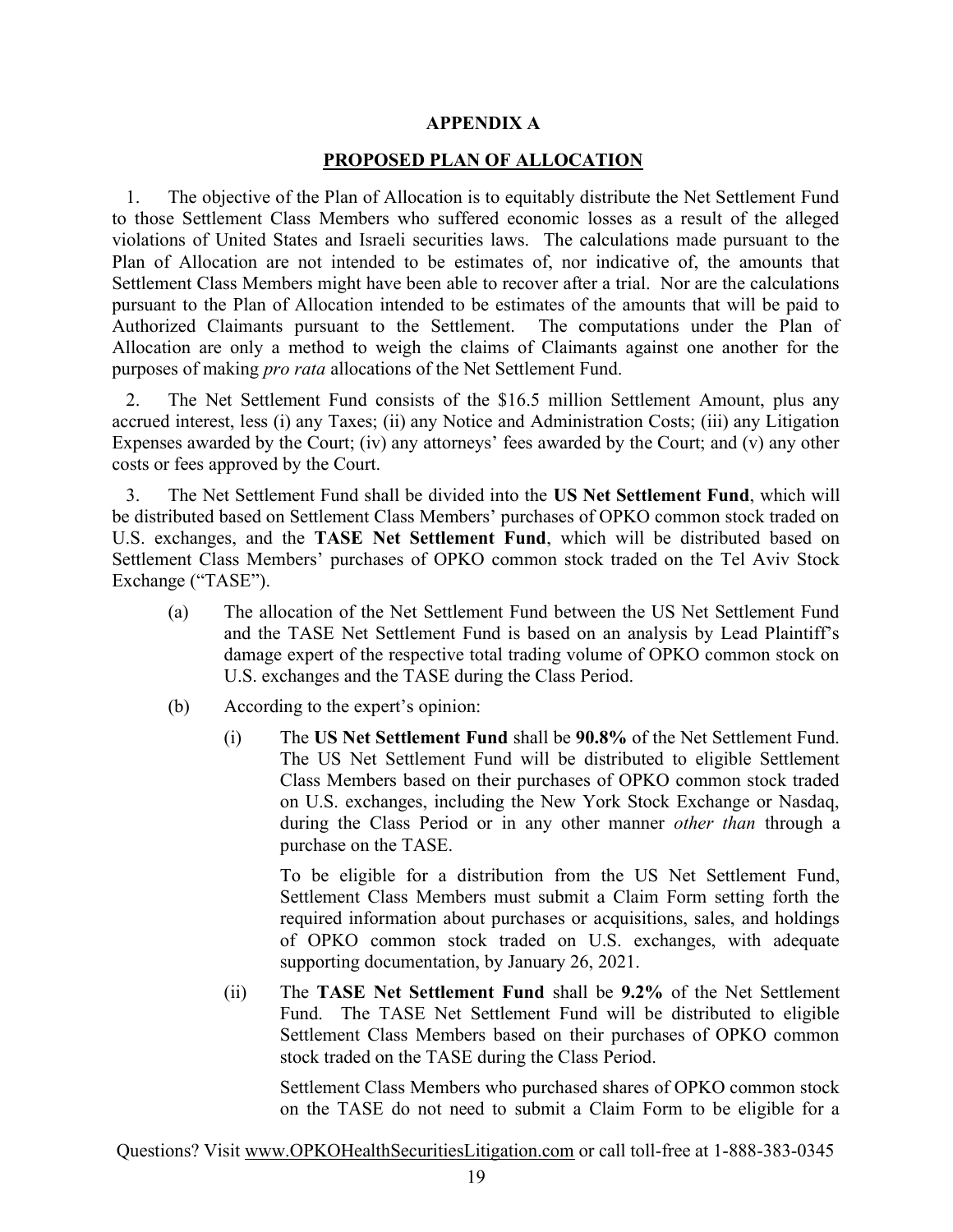distribution from the TASE Net Settlement Fund. The Claims Administrator will obtain information from the TASE Clearing House and TASE member brokers that will allow it to distribute the TASE Net Settlement Fund to eligible Settlement Class Members on a pro rata basis without requiring submission of a claim form by individual Settlement Class Members.

(c) If a Settlement Class Member purchased shares on both U.S. exchange(s) and the TASE, he, she, or it may be eligible for distributions from both the US Net Settlement Fund and the TASE Net Settlement Fund, but must submit a Claim Form to be potentially eligible to receive a payment from the US Net Settlement Fund.

4. In developing the Plan of Allocation, Lead Plaintiff's damages expert calculated the estimated amount of artificial inflation in the price of OPKO common stock allegedly caused by Defendants' alleged false and misleading statements and material omissions (which Defendants have denied, and continue to deny). In calculating the estimated artificial inflation allegedly caused by Defendants' alleged misrepresentations and omissions, Lead Plaintiff's damages expert considered price changes in the stock in reaction to the public disclosures allegedly revealing the truth concerning Defendants' alleged misrepresentations and material omissions, adjusting for price changes on that day that were attributable to market or industry forces.

5. For losses to be compensable damages under the applicable laws, the disclosure of the allegedly misrepresented information must be the cause of the decline in the price of the OPKO common stock. In this case, Lead Plaintiff alleges that Defendants made false statements and omitted material facts during the period from September 26, 2013 through September 7, 2018, inclusive, which had the effect of artificially inflating the price of OPKO common stock. Lead Plaintiff further alleges that corrective information was released to the market on September 7, 2018 at 1:57 p.m. Eastern time (New York time), which removed the artificial inflation from the price of OPKO common stock on shares traded on U.S. exchanges on September 7, 2018 and September 14, 2018 and on the TASE on September 13, 2018.<sup>4</sup>

6. Recognized Loss Amounts for transactions in OPKO common stock are calculated under the Plan of Allocation based primarily on the difference in the amount of alleged artificial inflation in the price of OPKO common stock at the time of purchase and the time of sale. In order to have a Recognized Loss Amount, a Settlement Class Member who purchased OPKO common stock during the Class Period must have held his, her, or its shares through 1:57 p.m. New York time on September 7, 2018.

<sup>&</sup>lt;sup>4</sup> Trading of OPKO common stock on U.S. exchanges was halted at approximately 2:34 p.m. Eastern time on Friday, September 7, 2018, and resumed at 1:15 p.m. Eastern time on Friday, September 14, 2018. Friday September 7, 2018 was not a trading day on the TASE. The next day that OPKO traded on the TASE following the September 7, 2018 disclosure was September 13, 2018.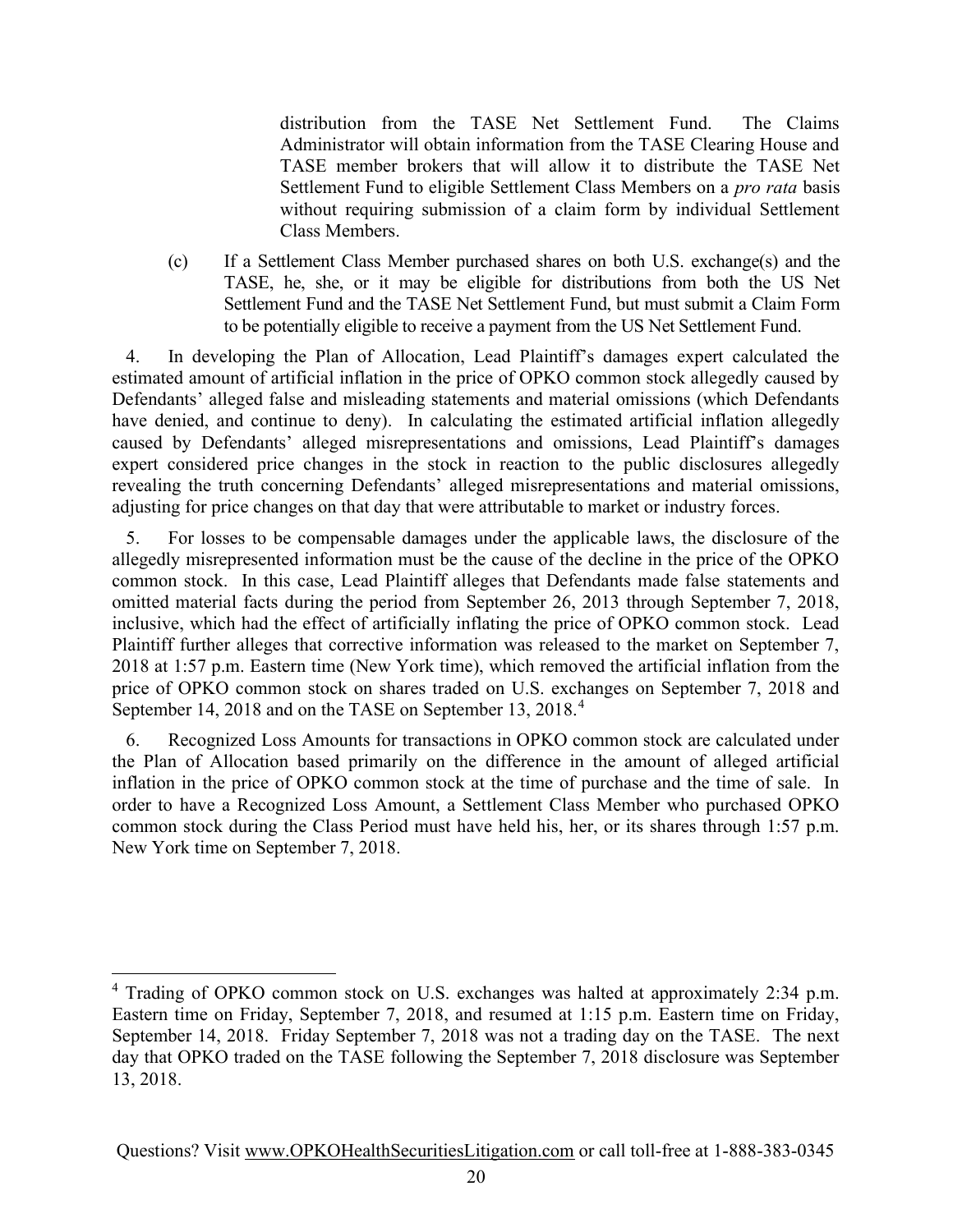## Calculation of Claims for OPKO Common Stock Traded on a United States Stock Exchange (New York Stock Exchange or Nasdaq) or In Any Other Manner other than Through a Purchase on the TASE

7. Based on the formula stated below, a US Recognized Loss Amount will be calculated for each purchase of OPKO common stock traded on a U.S. exchange, including the NYSE or Nasdaq, or in any other manner other than through a purchase on the TASE during the Class Period that is listed on the Claim Form and for which adequate documentation is provided.<sup>5</sup> If a US Recognized Loss Amount calculates to a negative number or zero under the formula below, the US Recognized Loss Amount for that transaction will be zero.

8. For each share of OPKO common stock traded on a U.S. exchange, or in any other manner other than through a purchase on the TASE, that was purchased or otherwise acquired during the period from September 26, 2013 until 1:57 p.m. Eastern time on September 7, 2018,<sup>6</sup> and

- a) sold before 1:57 p.m. Eastern time on September 7, 2018, the US Recognized Loss Amount is zero;
- b) sold at or after 1:57 p.m. on September 7, 2018 through September 13, 2018, the US Recognized Loss Amount is *the least of:* (i) \$0.98; (ii) the purchase/acquisition price per share less the sales price per share; or (iii) the purchase/acquisition price per share less the average closing price per share applicable to the date of sale as found in Table A at the end of this Notice;
- c) sold from September 14, 2018 through the close of trading on December 4, 2018, the US Recognized Loss Amount is *the least of:* (i)  $$1.67$ ; (ii) the purchase/acquisition price per share less the sales price per share, or (iii) the purchase/acquisition price per share less the average closing price per share applicable to the date of sale as found in Table A at the end of this Notice; or
- d) held at the end of trading on December 4, 2018, the US Recognized Loss Amount is equal to *the lesser of:* (i)  $$1.67$  per share; or (ii) the purchase price per share *less*  $$3.64.<sup>7</sup>$

 $<sup>5</sup>$  A US Recognized Loss Amount will also be calculated, using the same formula, for any other</sup> purchases or acquisitions of OPKO common stock during the Class Period through any other means for which adequate documentation is provided, other than purchases of shares traded on the Tel Aviv Stock Exchange.

<sup>&</sup>lt;sup>6</sup> For purposes of this Plan of Allocation, the Claims Administrator will assume that any shares of OPKO common stock purchased/acquired or sold on a U.S. exchange on September 7, 2018 at any price less than \$5.32 per share occurred after the allegedly corrective information was absorbed by the market, and that any shares purchased/acquired or sold on September 7, 2018 at any price equal to or greater than \$5.32 per share occurred before the allegedly corrective information was absorbed by the market. If a Claimant provides documentation with the time stamp for the trade on September 7, 2018, any trade made prior to 1:57 p.m. Eastern time will be considered as having occurred before the information was disclosed to the market, and any trade at or after 1:57 p.m. Eastern time will be considered to have occurred after the information was disclosed to the market.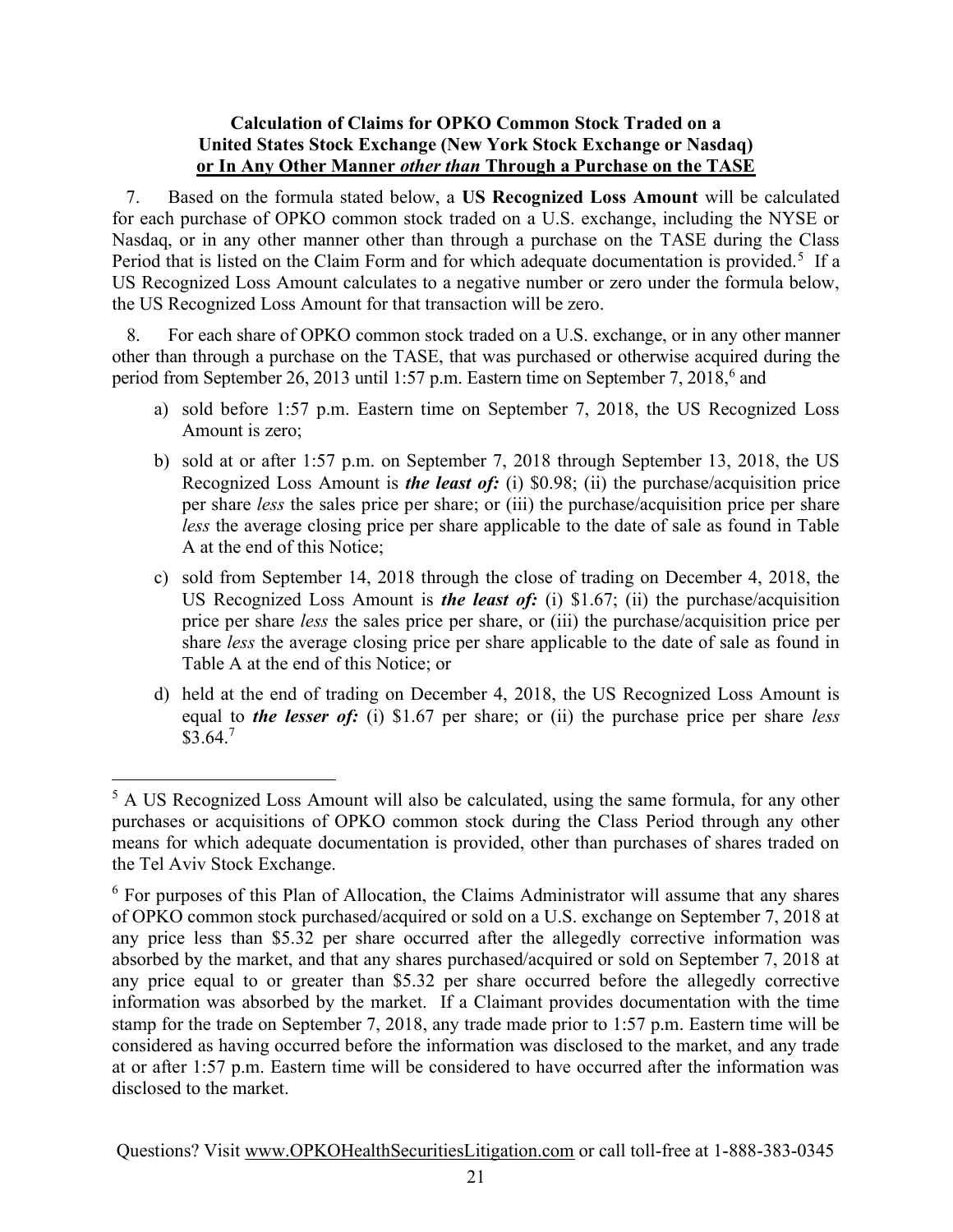9. For each share of OPKO common stock traded on a U.S. exchange that was purchased or otherwise acquired at or after 1:57 p.m. Eastern time on September 7, 2018, the US Recognized Loss Amount is zero.

10. FIFO Matching: If a Settlement Class Member made more than one purchase/acquisition or sale of OPKO common stock during the Class Period that was traded on a U.S. exchange (or by any other means other than purchases of shares traded on the TASE), those purchases/acquisitions and sales will be matched on a First In, First Out ("FIFO") basis. Class Period sales will be matched first against any holdings of OPKO common stock at the beginning of the Class Period, and then against purchases/acquisitions in chronological order, beginning with the earliest purchase/acquisition made during the Class Period.

11. US Recognized Claim: A Claimant's US Recognized Claim will be the sum of his, her, or its US Recognized Loss Amounts as calculated above with respect to all purchases of OPKO common stock traded on a U.S. exchange during the Class Period (or any other eligible purchases or acquisitions other than purchases of shares traded on the TASE).

12. Determination of US Distribution Amount: The US Net Settlement Fund will be distributed to Authorized Claimants on a *pro rata* basis based on the relative size of their US Recognized Claims. Specifically, a US Distribution Amount will be calculated for each Authorized Claimant, which shall be the Authorized Claimant's US Recognized Claim divided by the total US Recognized Claims of all Authorized Claimants, multiplied by the total amount in the US Net Settlement Fund. Distribution will be made in checks made to the order of Claimants or wire to Claimant's designated bank account.

13. If an Authorized Claimant's US Distribution Amount calculates to less than \$10.00, it will not be included in the calculation and no distribution will be made to that Authorized Claimant.

14. After the initial distribution of the US Net Settlement Fund, the Claims Administrator will make reasonable and diligent efforts to have Authorized Claimants who received a distribution to cash their distribution checks. To the extent any monies remain in the US Net Settlement Fund after the initial distribution, if Lead Counsel, in consultation with the Claims Administrator, determines that it is cost-effective to do so, the Claims Administrator, no less than seven (7) months after the initial distribution, will conduct a re-distribution of the funds remaining after payment of any unpaid fees and expenses incurred in administering the Settlement, including for such re-distribution, to Authorized Claimants who have cashed their initial distributions of the US Net Settlement Fund and who would receive at least \$10.00 from such re-distribution. Additional re-distributions to Authorized Claimants who have cashed their prior checks and who would

<sup>&</sup>lt;sup>7</sup> Pursuant to Section  $21(D)(e)(1)$  of the Exchange Act, "in any private action arising under this title in which the plaintiff seeks to establish damages by reference to the market price of a security, the award of damages to the plaintiff shall not exceed the difference between the purchase or sale price paid or received, as appropriate, by the plaintiff for the subject security and the mean trading price of that security during the 90-day period beginning on the date on which the information correcting the misstatement or omission that is the basis for the action is disseminated to the market." The average (mean) closing price of OPKO common stock traded on Nasdaq during the 90-day look-back period from September 7, 2018 through December 4, 2018, inclusive, was \$3.64.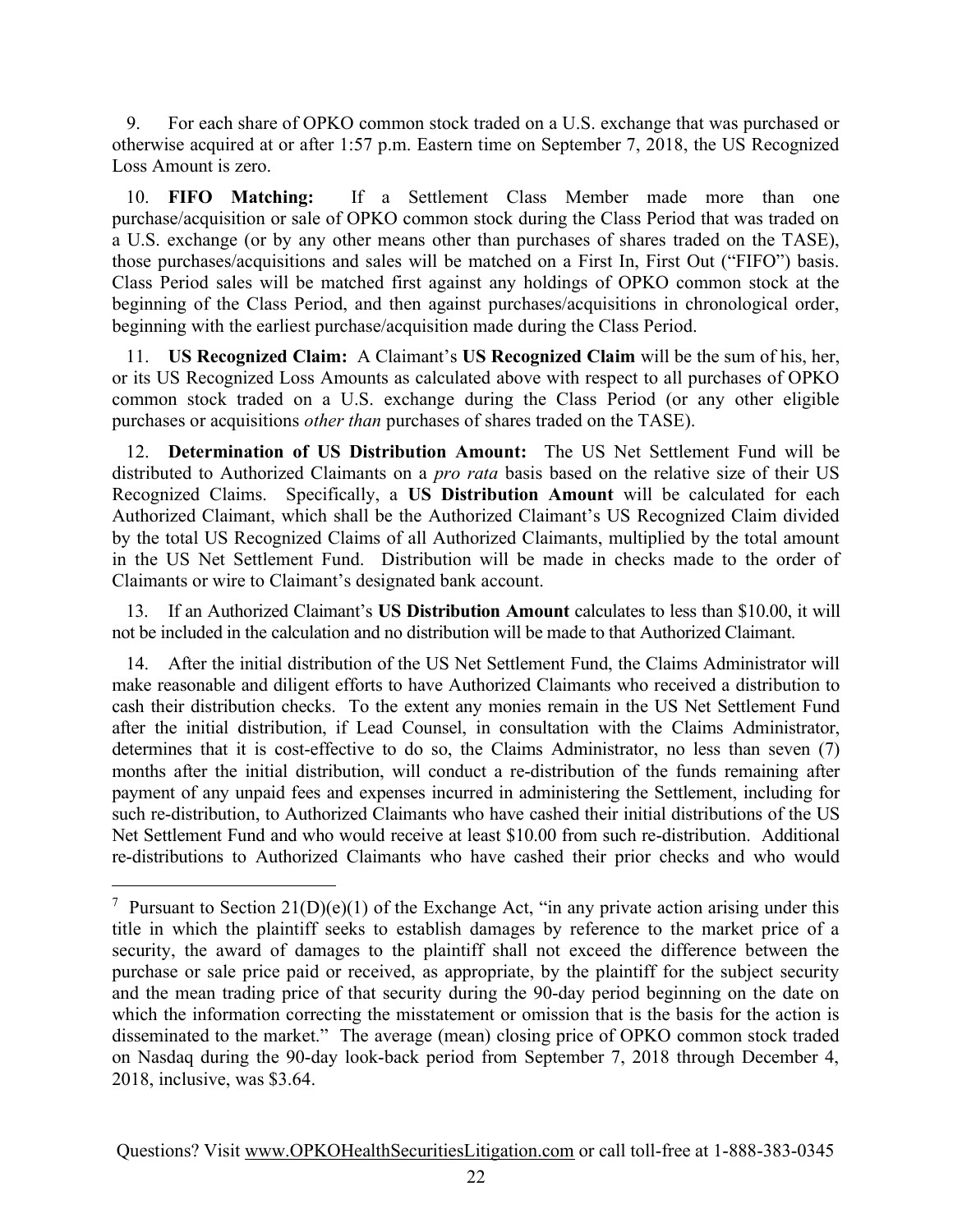receive at least \$10.00 on such additional re-distributions may occur thereafter if Lead Counsel, in consultation with the Claims Administrator, determines that additional re-distributions, after the deduction of any additional fees and expenses incurred in administering the Settlement, including for such re-distributions, would be cost-effective. At such time as it is determined that the redistribution of funds remaining in the Net Settlement Fund is not cost-effective, the remaining balance will be contributed to non-sectarian, not-for-profit,  $501(c)(3)$  organization(s), to be recommended by Lead Counsel and approved by the Court.

### Calculation of Claims for OPKO Common Stock Traded on the Tel Aviv Stock Exchange ("TASE")

15. Based on the formula stated below, a TASE Recognized Loss Amount will be calculated for each purchase of OPKO common stock on the TASE during the Class Period.

16. For each share of OPKO common stock purchased on the TASE during the period from September 26, 2013 through the close of trading on the TASE on September 6, 2018, and

- a) sold before the close of trading of the TASE on September 6, 2018, the TASE Recognized Loss Amount is zero;
- b) held<sup>8</sup> at the close of trading of the TASE on September 6, 2018, the Recognized Loss Amount is 7.20 New Israeli Shekels.

17. TASE Recognized Claim: A Claimant's TASE Recognized Claim will be the sum of his, her, or its TASE Recognized Loss Amounts as calculated above with respect to all purchases of OPKO common stock traded on the TASE during the Class Period.

18. Determination of TASE Distribution Amount: The TASE Net Settlement Fund will be distributed to Settlement Class Members who had purchases on the TASE on a *pro rata* basis based on each such Settlement Class Member's proportion relative to the total TASE Net Settlement Fund. Specifically, the TASE Clearing House will advise the Claims Administrator of the number of shares held by each TASE member broker in its accounts eligible for compensation as per ¶ 16(b) above. An aggregate TASE Distribution Amount will then be calculated for each TASE member broker, which shall be that broker's aggregate TASE Recognized Claim for all of its client accounts divided by the total TASE Recognized Claims of all TASE member brokers, multiplied by the total amount in the TASE Net Settlement Fund.

19. The TASE Net Settlement Fund will be distributed to eligible Settlement Class Members through a process in which Lead Counsel or the Claims Administrator will obtain from the TASE Clearing House and TASE member brokers the data from which the pro rata calculations above shall be determined. The TASE Net Settlement Fund will be distributed to these eligible Settlement Class Members through their brokers. Following the distribution, the TASE member brokers will report back to the Claims Administrator on the distribution to eligible Settlement Class Members and indicate any amounts not distributed due to errors or untraceable Settlement Class Members. The Claims Administrator will take reasonable efforts to find updated

<sup>&</sup>lt;sup>8</sup> The number of shares held as of this date will be determined by taking the number of shares purchased on the TASE during the Class Period less the number of shares sold on the TASE during the Class Period.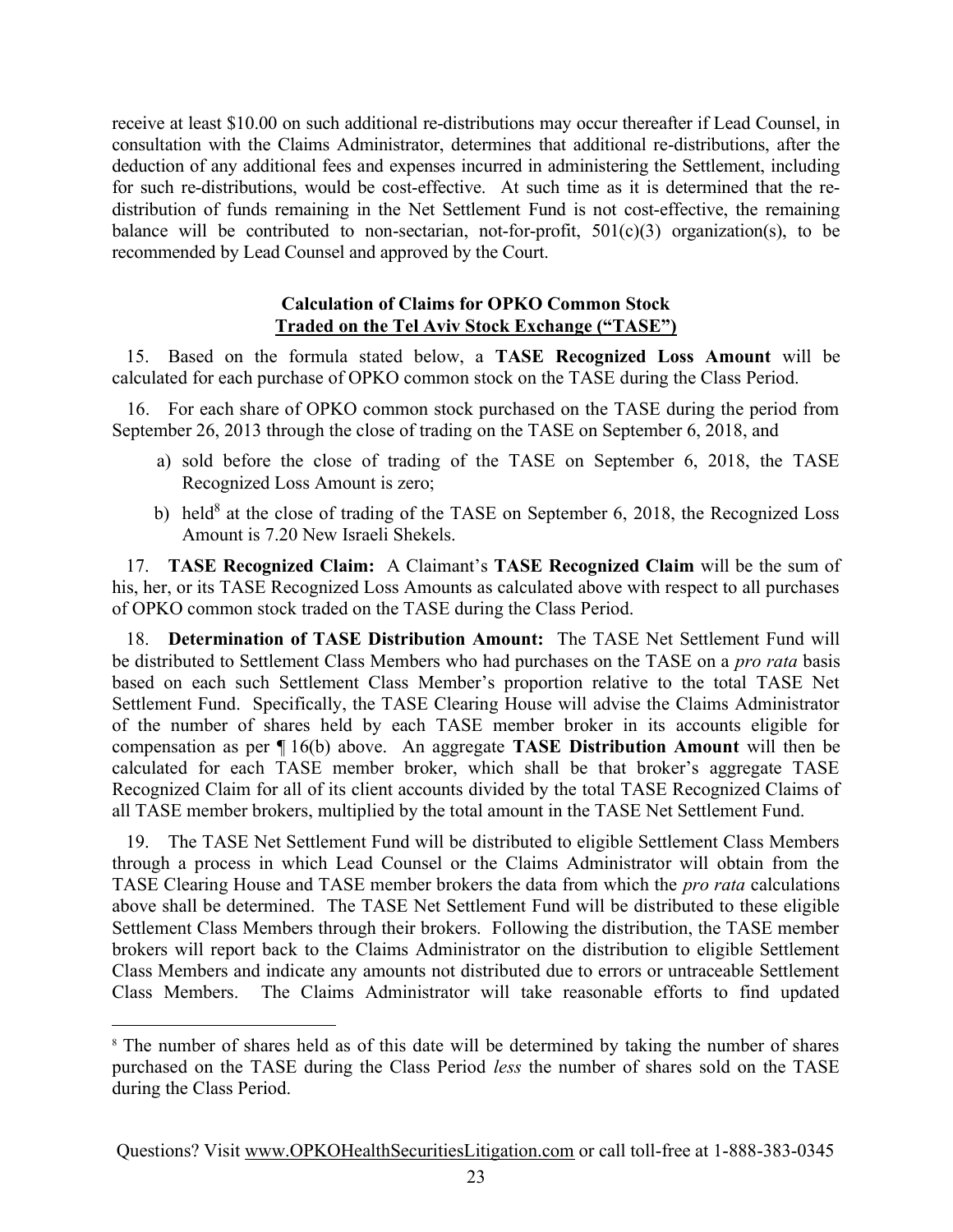information and attempt to send payments to any Settlement Class Members eligible for a payment from the TASE Net Settlement Fund for whom the TASE member brokers are initially unable to direct payment.

## ADDITIONAL PROVISIONS

20. "Purchase/Sale" Dates: Purchases and sales of OPKO common stock will be deemed to have occurred on the "contract" or "trade" date as opposed to the "settlement" or "payment" date. The receipt or grant by gift, inheritance, or operation of law of OPKO common stock during the Class Period shall not be deemed a purchase or sale for the calculation of a Claimant's claim under this Plan of Allocation, nor shall the receipt or grant be deemed an assignment of any claim relating to the purchase/sale of the stock unless (i) the donor or decedent purchased the OPKO common stock during the Class Period; (ii) the instrument of gift or assignment specifically provides that it is intended to transfer such rights; and (iii) no Claim was submitted by or on behalf of the donor, on behalf of the decedent, or by anyone else with respect to those shares.

21. Short Sales: The date of covering a "short sale" is deemed to be the date of purchase of the OPKO common stock. The date of a "short sale" is deemed to be the date of sale of the OPKO common stock. In accordance with the Plan of Allocation, however, the Recognized Loss Amount on any "short sales" and the purchases covering "short sales" is zero.

22. In the event that a Claimant has an opening short position in OPKO common stock, the earliest purchases or acquisitions of OPKO common stock during the Class Period will be matched against such opening short position, and not be entitled to a recovery, until that short position is fully covered.

23. Shares Purchased/Sold Through the Exercise of Options: Option contracts are not securities eligible to participate in the Settlement. With respect to shares of OPKO common stock purchased or sold through the exercise of an option, the purchase/sale date of the OPKO common stock is the exercise date of the option and the purchase/sale price is the exercise price of the option.

24. Payment pursuant to the Plan of Allocation, or such other plan of allocation as may be approved by the Court, will be conclusive against all Claimants. No person or entity shall have any claim against Lead Plaintiff, Lead Counsel, the Claims Administrator, or any other agent designated by Lead Counsel, or Defendants' Releasees and/or their respective counsel, arising from distributions made substantially in accordance with the Stipulation, the plan of allocation approved by the Court, or any order of the Court. Lead Plaintiff and Defendants, and their respective counsel, and all other Releasees shall have no liability whatsoever for the investment or distribution of the Settlement Fund or the Net Settlement Fund, the plan of allocation, or the determination, administration, calculation, or payment of any claim or nonperformance of the Claims Administrator, the payment or withholding of taxes (including interest and penalties) owed by the Settlement Fund, or any losses incurred in connection therewith.

25. The Plan of Allocation set forth herein is the plan that is being proposed to the Court for its approval by Lead Plaintiff after consultation with its damages expert. The Court may approve this plan as proposed or it may modify the Plan of Allocation without further notice to the Settlement Class. Any Orders regarding any modification of the Plan of Allocation will be posted on the case website, www.OPKOHealthSecuritiesLitigation.com.